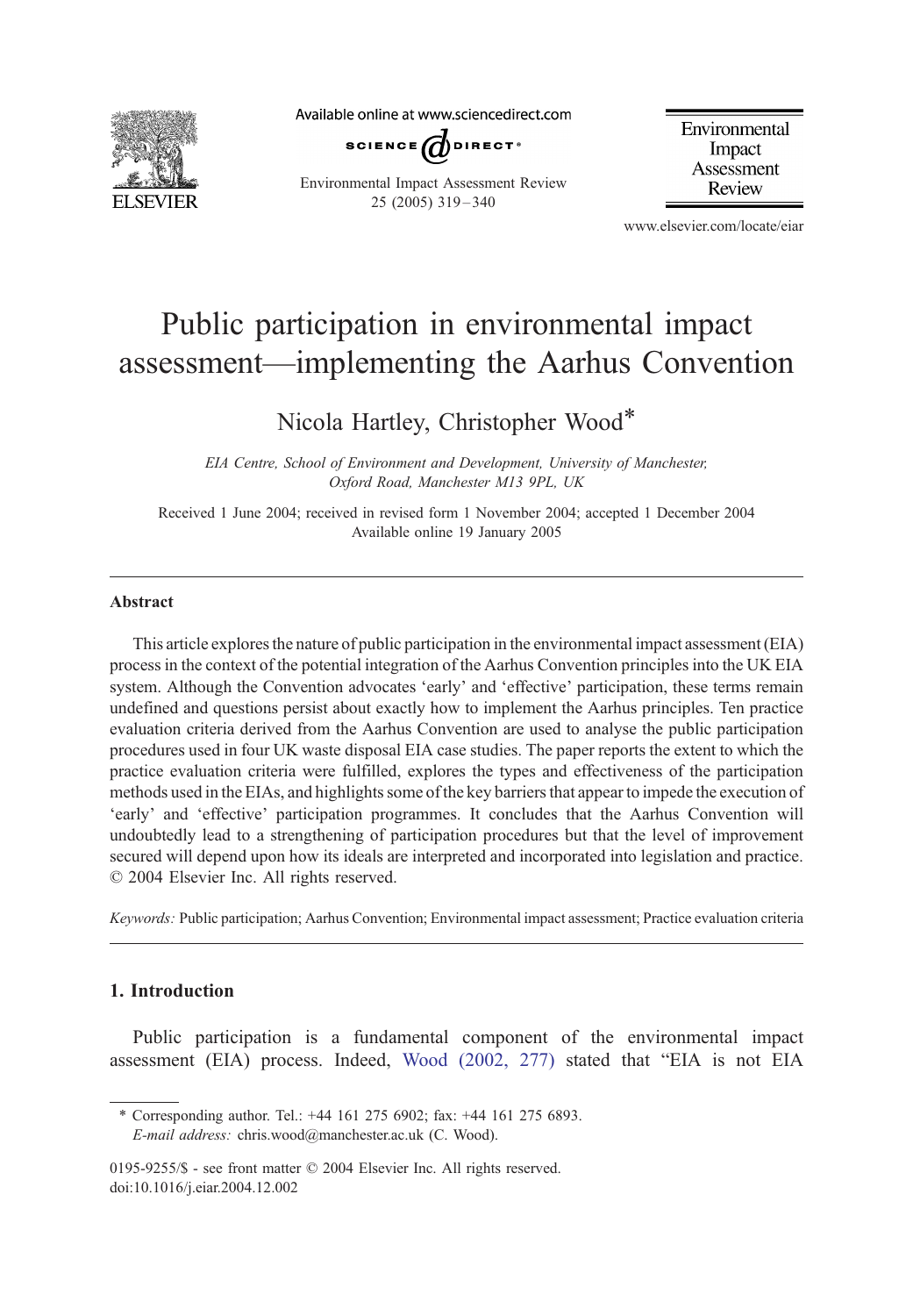without consultation and participation." The European Commission ([EC, 2003b\)](#page-20-0) strongly advocates public participation, arguing that it increases "the accountability and transparency of the decision-making process." However, debate continues about exactly how to undertake public participation and confusion remains about when it should commence, the methods that should be used and which members of the public should be consulted.

The role and importance of public participation in environmental decision-making have been emphasised by the Aarhus Convention on Access to Information, Public Participation and Access to Justice in Environmental Matters [\(United Nations Economic](#page-21-0) Commission for Europe, 1998). The European Community signed the Convention in 1998 and, since its coming into force in 2001, has had to adjust European Union law to comply with its three 'pillars' of principles. The 'access to environmental information' pillar of the Convention was addressed in European Directive 2003/4/EC ([EC, 2003a\)](#page-20-0). This states that the public should be provided with wider and easier access to environmental information. For example, local authorities will be required to respond to requests from the public for information within two months and will also be required to make information available in a wider range of formats. The 'access to justice in environmental matters' pillar has been addressed through a proposal for a directive. This will provide the right to recourse to administrative or judicial procedures to dispute acts and omissions violating the provisions of environmental law [\(EC, 2003c](#page-20-0)).

The third pillar of the Convention, that relating to 'public participation', was addressed in Directive 2003/35/EC [\(EC, 2003b](#page-20-0)). This Directive seeks to strengthen the public participation provisions of both the EIA and the integrated pollution prevention and control (IPPC) systems in the European Member States and requires the laws and administrative provisions necessary to comply with this Directive to be implemented by 25 June 2005. The overall aim of this Directive and the role of public participation in environmental decision-making are clearly outlined in the preamble which states:

bEffective public participation in the taking of decisions enables the public to express, and the decision-maker to take account of, opinions and concerns which may be relevant to those decisions, thereby increasing the accountability and transparency of the decision-making process and contributing to public awareness of environmental issues and support for the decisions taken" ([EC, 2003b,](#page-20-0) para. 3).

Relatively little of the extensive literature on public participation has focused upon the Aarhus Convention and its implications for the UK EIA system. The specific meaning of terms contained within the Aarhus Convention, notably 'early' and 'effective' participation, remain undefined. If the ideals and principles of the Convention are to be implemented effectively, it is essential to gain a greater understanding of these terms. This paper therefore analyses UK public participation practice, employing an evaluation framework derived from Aarhus Convention principles, to ascertain the extent to which these principles have been fulfilled and to suggest how they might best be implemented in the UK.

The paper has eight further sections. A brief overview is provided of the principles of the Aarhus Convention and of the key literature relating to it in Section 2. This is followed by a summary of the research methodology employed in undertaking and analysing the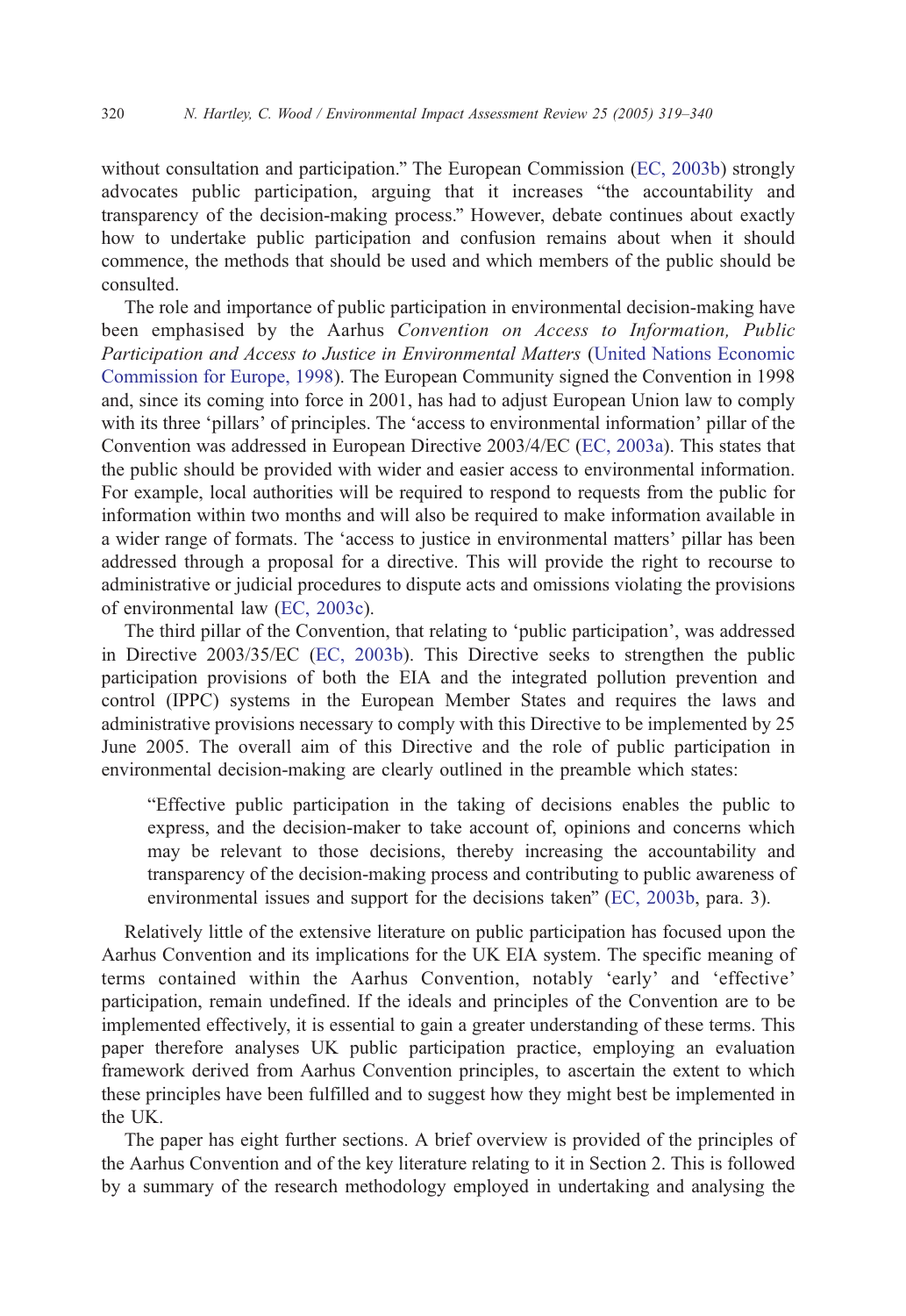case studies, including the derivation of a number of practice evaluation criteria to provide an evaluation framework (Section 4). The next section identifies the criteria considered to be most important by the participants in this research. The longest section of the paper evaluates the extent to which each of these criteria was met. Section 7 considers some of the main barriers to achieving 'early' and 'effective' participation. The penultimate section reveals which of the principles of the Aarhus Convention were fulfilled in the case studies. Finally, the conclusion suggests how participation procedures might be enhanced. Throughout the paper the emphasis is placed upon understanding what is meant by the Aarhus terms 'early' and 'effective.'

## 2. The Aarhus Convention

The Aarhus Convention was signed by the UK and the European Commission in 1998 ([Department for Environment, Food and Rural Affairs, 2001\)](#page-20-0). As mentioned in Section 1 above, the public participation requirements of the Convention were translated into European Union law in Directive 2003/35/EC. This makes a series of modifications and regulatory changes to the EIA and IPPC systems to ensure that the procedures are appropriately aligned with the requirements of the Aarhus Convention. Article 3 of this Directive specifically addresses the EIA process and further amends the EIA Directive (EC  $(1985)$  as amended by EC  $(1997)$ ) to ensure that the timing and effectiveness of public participation procedures are enhanced. The main modifications include:

- ! A strengthening of Article 6(2) of the amended EIA Directive to require the public to be informed early in the decision-making process of the following matters:
	- The request for development consent;
	- The fact that the project requires an EIA;
	- Details of the competent authorities responsible for the decision-making process, an indication of where information can be obtained and details of where comments and questions can be submitted;
	- The nature of possible decisions;
	- Details of the availability of information gathered pursuant to Article 5 of the EIA Directive:
	- Details of where and how and the relevant information will be made available; and
	- Information regarding the public participation arrangements.
- The EIA Directive now states that "the public concerned shall be given early and effective opportunities to participate in the environmental decision-making procedures" [Article 3(4), replacement para. 4].
- ! The importance of carefully timing public participation is emphasised in paragraph 6 of Article 3 of Directive 2003/35/EC which amends EIA Directive 1985/337/EEC. This states that "reasonable time-frames for the different phases shall be provided, allowing sufficient time for informing the public and for the public concerned to prepare and participate effectively in environmental decision-making subject to the provisions of this Article."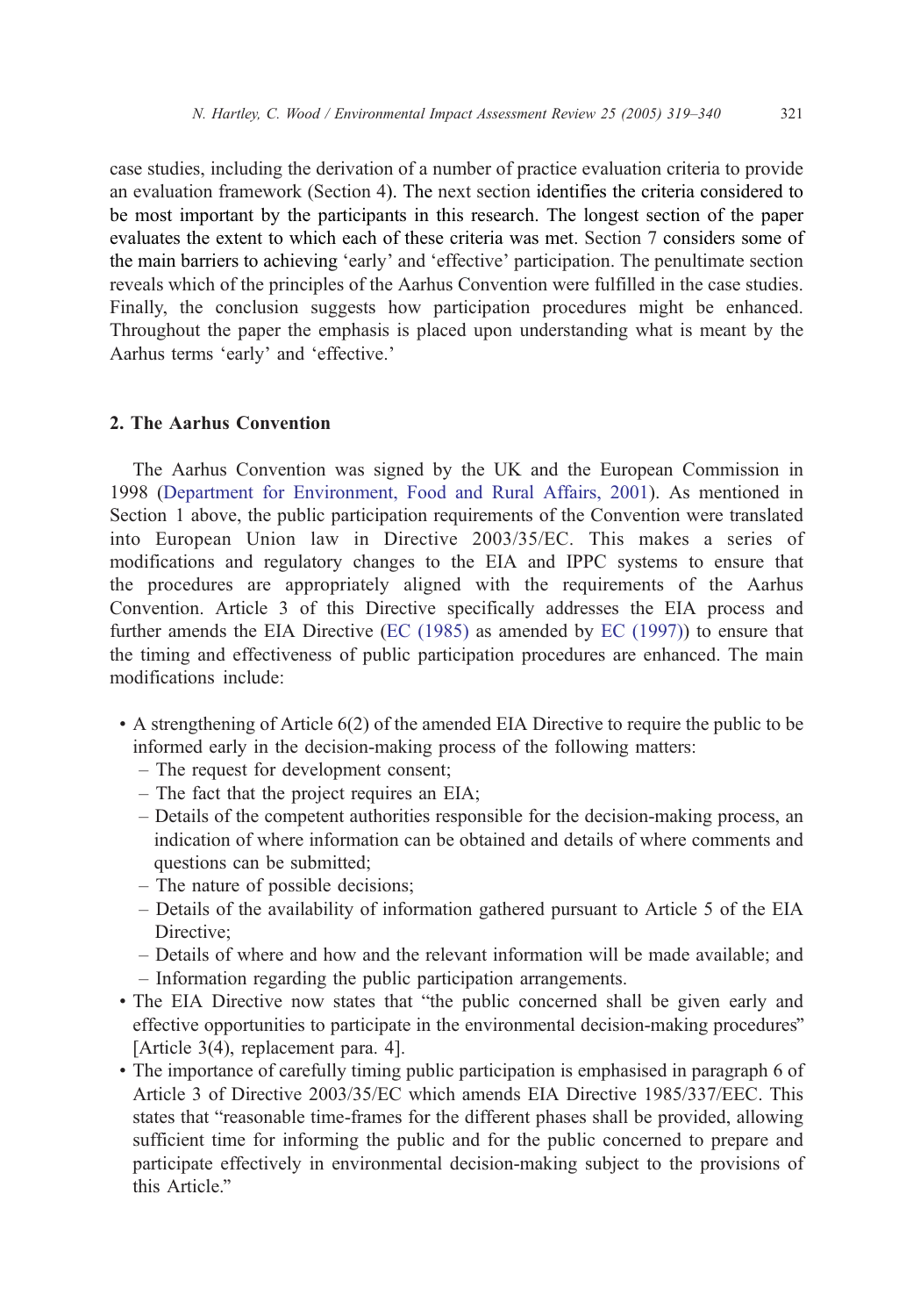- ! Article 9 of the EIA Directive is strengthened. In addition to outlining the reasoning behind a decision, information must also be supplied about the public participation process and also the main mitigation measures proposed [Article 3  $(6)(a)$ ].
- ! A new Article 10a is inserted within the EIA Directive. This states that members of the public should have access to a review procedure either in a court of law or before another impartial body to challenge the legality of decisions. This is a considerable change to the existing EIA Directive. Furthermore, it states that the procedures shall be "fair, equitable, timely and not prohibitively expensive" [Article 3(7)]. Information regarding judicial procedures is also to be made available to the public.

These are clearly substantial changes intended to strengthen public participation procedures. However, the interpretation of the terms 'early' and 'effective' participation, which are not defined in Directive 2003/35/EC, is left to the discretion of Member States in transposing the provisions into their respective legal systems.

#### 3. Research methodology

The degree to which the principles of the Convention are already being achieved in UK public participation programmes was assessed by deriving an evaluation framework to evaluate the participation procedures used in four waste disposal EIA case studies. Case study analysis was selected as the research methodology because its successful use has been widely reported in the public participation and waste disposal literature (e.g., [Petts,](#page-21-0) 1999; Weston, 1997). The framework was used to evaluate the EIAs of proposed waste disposal sites because the siting of waste treatment or disposal facilities is often highly contentious, stimulates considerable public debate (some proposals have either been severely delayed or abandoned; [Petts, 1995](#page-21-0)) and necessitates the development of effective participation programmes.

The waste disposal EIA case studies were selected to ensure that wide ranges of planning authorities, developers, locations and types of waste disposal applications were selected. As the aim of this research was to establish the extent to which the public participation requirements of the Aarhus Convention were being achieved in UK practice prior to their legislative enactment (rather than their publication), the dates of the case study planning applications were not significant in this research (some are pre-1998 and some are post-1998). Four case studies were selected from the North West region of England. [Table 1](#page-4-0) summarises the key characteristics of each of the waste disposal case studies and provides a summary of their main participation elements.

22 interviews were undertaken with the key stakeholders involved in the planning application process for the four case studies. The interviewees were five planning officers; one developer; eight local action group members; and eight members of the public. These stakeholders are acknowledged as being the main participants in the EIA process ([Petts, 1999\)](#page-21-0). Oral permission was obtained from each interviewee to name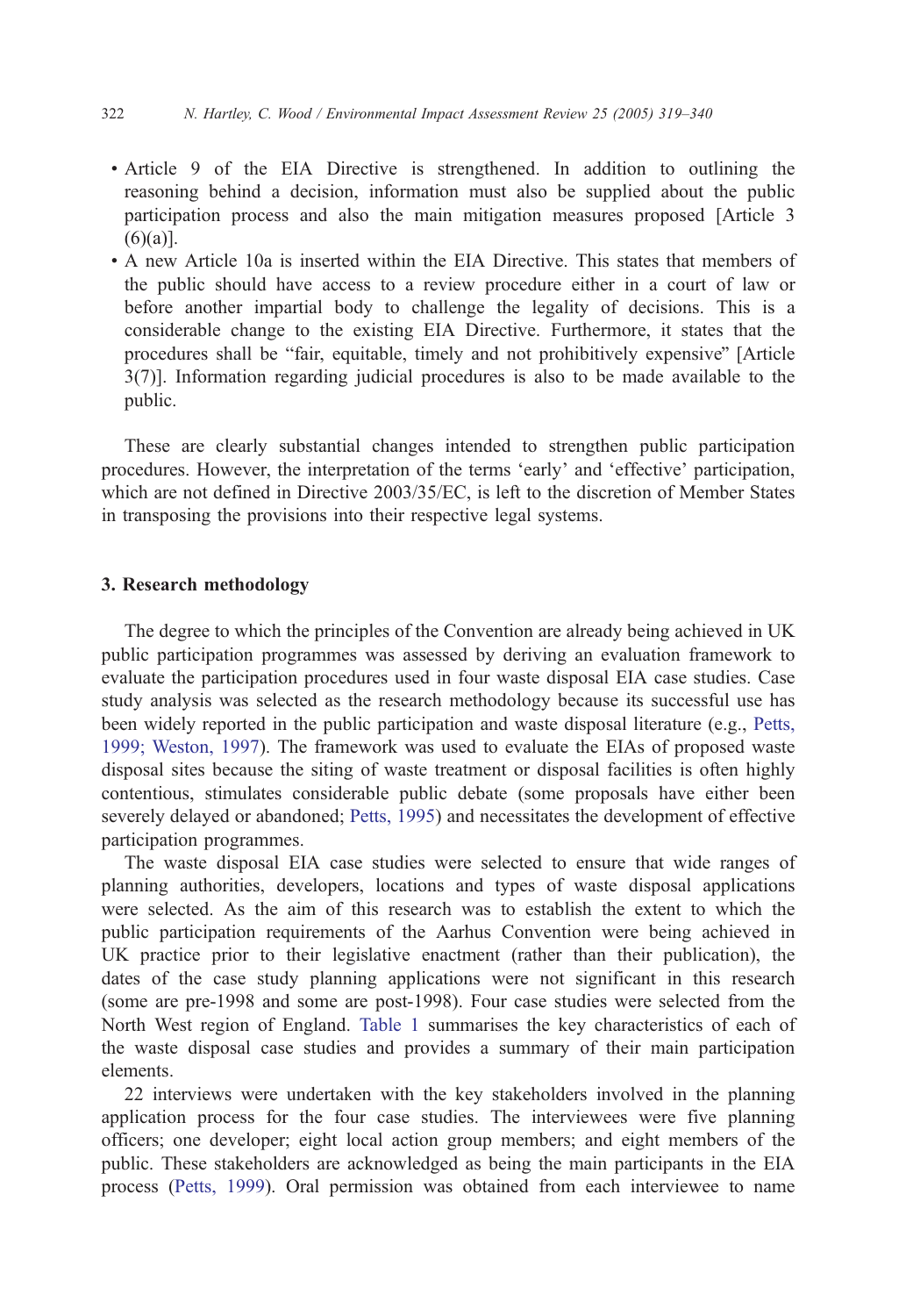|                                      | case statics of public participation in Env praetice                                                                                                                               |                                                                                                                                                                                                                      |                                                                                                                                                                                       |                                                                                                                                                                                                                                       |
|--------------------------------------|------------------------------------------------------------------------------------------------------------------------------------------------------------------------------------|----------------------------------------------------------------------------------------------------------------------------------------------------------------------------------------------------------------------|---------------------------------------------------------------------------------------------------------------------------------------------------------------------------------------|---------------------------------------------------------------------------------------------------------------------------------------------------------------------------------------------------------------------------------------|
| Case study<br>characteristics        | Oldham Waste<br>Disposal Site,<br>Oldham<br>Metropolitan<br>Borough Council                                                                                                        | Wigan Disposal Site,<br>Wigan Metropolitan<br>Borough Council<br>and Salford<br>City Council                                                                                                                         | Winsford Disposal<br>Site, Vale Royal<br>Borough Council                                                                                                                              | Barrow Disposal Site,<br>Barrow-in-Furness<br>Borough Council                                                                                                                                                                         |
| Planning<br>application<br>submitted | December 1992                                                                                                                                                                      | January 1996                                                                                                                                                                                                         | March 1999                                                                                                                                                                            | First planning application<br>submitted August 1994<br>and refused in May 1995.<br>Further application<br>submitted immediately<br>in 1995.                                                                                           |
| Planning<br>authority<br>responsible | Oldham<br>Metropolitan<br>Borough Council                                                                                                                                          | Wigan Metropolitan<br>Borough Council                                                                                                                                                                                | Cheshire County<br>Council                                                                                                                                                            | Cumbria County<br>Council                                                                                                                                                                                                             |
| Developer                            | Bardon Roadstone<br>Limited, now Bardon<br>Aggregates PLC                                                                                                                          | Viridor Waste                                                                                                                                                                                                        | Minosus                                                                                                                                                                               | Caird Environmental,<br>now Shanks Waste<br><b>Solutions</b>                                                                                                                                                                          |
| operator                             | Waste disposal Onyx Total Waste<br>Management                                                                                                                                      | As above                                                                                                                                                                                                             | To be arranged                                                                                                                                                                        | <b>Shanks Waste Solutions</b>                                                                                                                                                                                                         |
| Planning<br>permission<br>granted    | October 1994                                                                                                                                                                       | June 1997                                                                                                                                                                                                            | <b>July 2002</b>                                                                                                                                                                      | December 1996                                                                                                                                                                                                                         |
| Site location                        | Located in<br>borough of<br>Oldham on<br>greenbelt land.<br>Nearest housing<br>130 m from<br>the site.                                                                             | Located in Mersey<br>Valley, 7 km west of<br>Manchester. Close to<br>Astley Green and<br>Boothstown villages.<br>Residential properties<br>550 m from site.                                                          | Located 3 km north<br>east of Winsford and<br>beneath villages of<br>Davenham and<br>Moulton.                                                                                         | Located to northwest<br>of Dalton-in-Furness.<br>Nearest residential<br>properties 200 m<br>from site.                                                                                                                                |
| Site history                         | Mineral extraction<br>first began on site<br>in 1950s. Poor<br>planning<br>conditions<br>attached to<br>previous planning<br>consents: hours of<br>working, noise<br>emissions and | Used as colliery<br>spoil tip until 1970s.<br>Planning permission<br>granted in 1979 for<br>recovery of coal on<br>condition of<br>restoration of site.<br>Restoration failed<br>and site mostly<br>derelict in 1996 | Mine previously<br>used for extraction<br>of rock salt.                                                                                                                               | Planning permission<br>for waste disposal first<br>granted in 1977. In<br>1991 Caird<br>Environmental entered<br>into Section 106<br>agreement with County<br>Council for safe<br>disposal of landfill gas<br>and leachate. Phases 1, |
|                                      | blasting levels not<br>controlled.                                                                                                                                                 | when planning<br>application<br>submitted.                                                                                                                                                                           |                                                                                                                                                                                       | 2 and 3 of waste<br>disposal completed<br>in 1994.                                                                                                                                                                                    |
| Project<br>description               | Expand existing<br>mineral operations<br>and develop a<br>landfill facility.<br>Restore site to<br>a rounded hill top<br>of species rich<br>permanent pasture.                     | Reclaim site, develop<br>a clay quarry. Use<br>quarry void as waste<br>disposal facility for<br>ten-year period in<br>conjunction with a<br>phased restoration<br>scheme.                                            | Utilise 75 ha of rock<br>salt mine as a special<br>waste disposal<br>facility filling a void<br>of approximately<br>2 million $m^3$ .<br>Approximate life of<br>facility 15-25 years. | Extend existing facility<br>in westerly direction to<br>create another landfill<br>cell. Create a void<br>space of 780 000 $m3$<br>and extend landfill life<br>by 7 years. Deposit<br>11 000 tonnes of<br>waste each month.           |

<span id="page-4-0"></span>Table 1 Case studies of public participation in EIA practice

(continued on next page)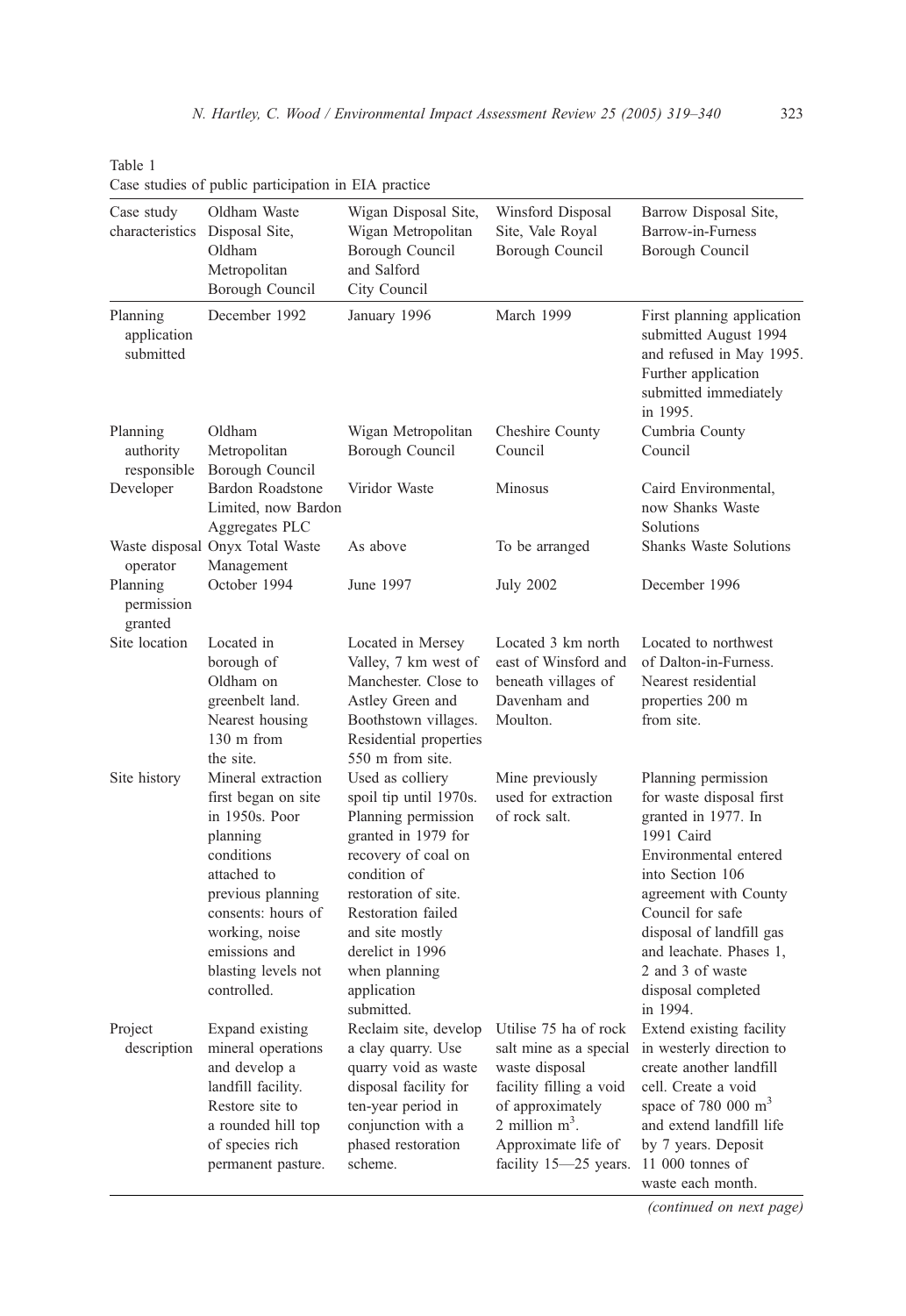| Case study<br>characteristics                                       | Oldham Waste<br>Disposal Site,<br>Oldham<br>Metropolitan<br>Borough Council                                                                                                   | Wigan Disposal Site,<br>Wigan Metropolitan<br>Borough Council<br>and Salford<br>City Council                                                                         | Winsford Disposal<br>Site, Vale Royal<br>Borough Council                                                                                                                                                                          | Barrow Disposal Site,<br>Barrow-in-Furness<br>Borough Council         |
|---------------------------------------------------------------------|-------------------------------------------------------------------------------------------------------------------------------------------------------------------------------|----------------------------------------------------------------------------------------------------------------------------------------------------------------------|-----------------------------------------------------------------------------------------------------------------------------------------------------------------------------------------------------------------------------------|-----------------------------------------------------------------------|
| Public<br>participation<br>methods                                  | • Public<br>exhibition<br>• Distribution of<br>newsletters<br>• Notices in local<br>newspapers<br>• Informal<br>discussion<br>between action<br>group and<br>planning officer | • Meeting between<br>developer and local<br>residents in 1994 to<br>explain preliminary<br>proposals<br>• Three public<br>exhibitions                                | • Nine-week<br>consultation exercise<br>prior to submission<br>of planning<br>application<br>• Community<br>newsletters<br>• Public invited to<br>contact Minosus to<br>discuss proposals<br>• Public meeting<br>• Public inquiry | • Site notices and<br>newspaper<br>advertisements<br>• Public inquiry |
| Public<br>objections                                                | $\cdot$ 124 letters of<br>objection<br>$\cdot$ 20 letters<br>supporting<br>proposals<br>• One action<br>group-Scouthead<br>Environmental<br>Interest<br>Association           | $\cdot$ 100 letters of<br>objection<br>· Two action groups-<br>Astley Green<br>Residents Against<br>Tipping and the<br><b>Boothstown</b><br>Residents<br>Association | • 648 objections<br>• Local action<br>group-Residents<br><b>Against Mine</b><br>Pollution                                                                                                                                         | • 11 objections<br>• 5 letters in support                             |
| Participation<br>following<br>granting of<br>planning<br>permission | • Liaison committee<br>established-<br>meetings held<br>quarterly                                                                                                             | • Liaison committee<br>established-<br>meetings held<br>quarterly                                                                                                    | • Liaison committee<br>to be established—a<br>planning condition                                                                                                                                                                  | • Liaison committee<br>established-<br>meetings held<br>quarterly     |

Table 1 (continued)

them and to present their opinions in this paper. For each case study the research process was:

- 1) All the practice evaluation criteria were clearly explained to the interviewees who were then asked to rank the criteria in order of importance from 1 to 10 (10 being the most important) and to suggest any other criteria that they thought should be used when evaluating public participation. This exercise was designed to test the suitability of the criteria for evaluating the case studies and also to identify the main principles that each interviewee felt were critical to an effective participation process.
- 2) Each interviewee was then requested to determine, on the basis of his or her participation experience, the extent to which each of the ten practice evaluation criteria was achieved, using a four point scale: unfulfilled; partially fulfilled; nearly fulfilled; completely fulfilled.
- 3) Additional questions were posed to clarify the rankings provided and to obtain further details about the effectiveness of the participation methods employed. All the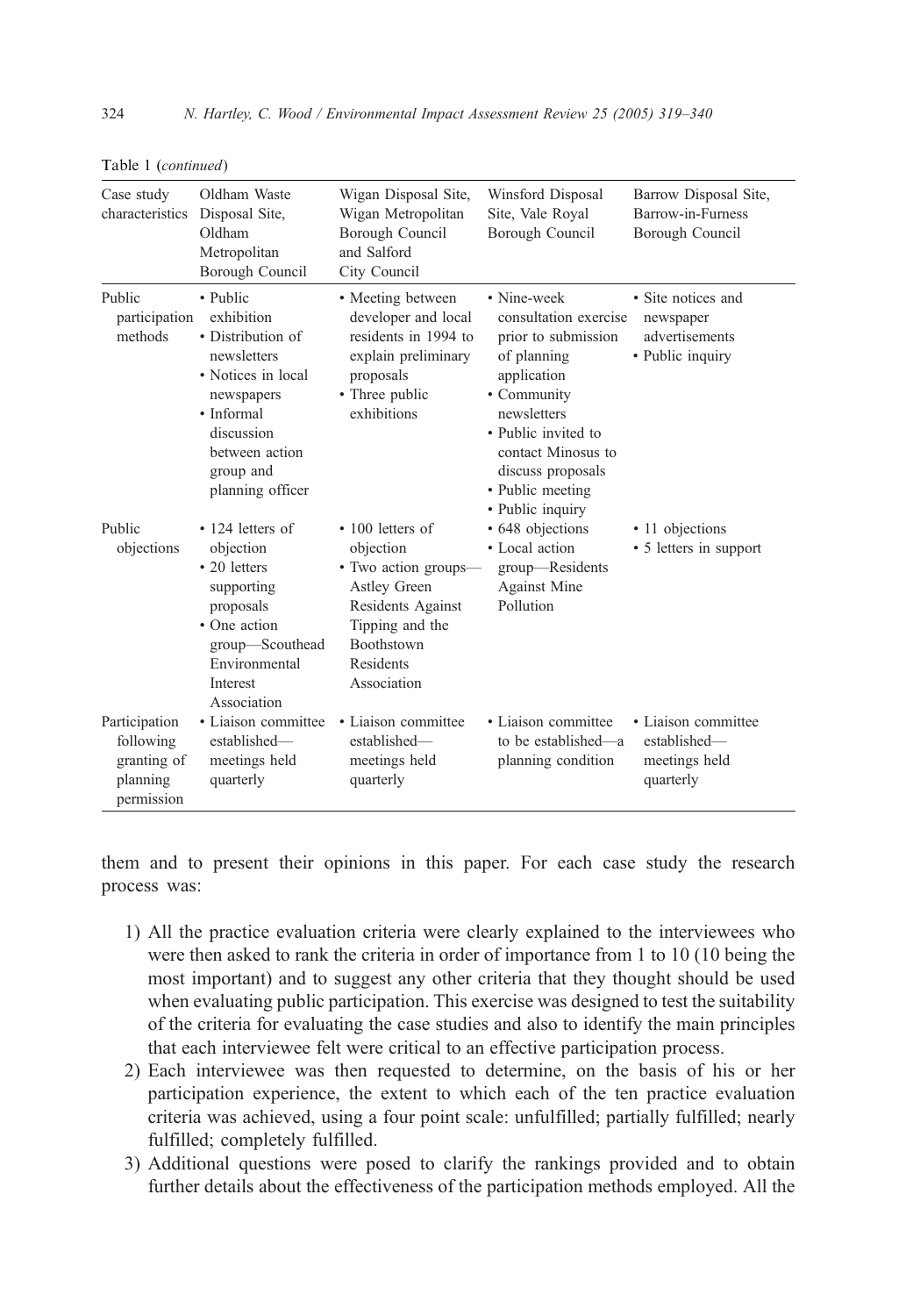interviewees were also asked to identify any barriers which they felt had prevented effective participation from being achieved.

4) The relevant planning files, environmental statements and planning inquiry reports were scrutinised to supplement the information gathered during the interviews and to verify the accuracy of information supplied by the interviewees ([Hartley, 2002\)](#page-21-0).

The analysis of the data collected was undertaken in three stages. The first stage of the analysis was primarily a numerical exercise designed to identify those practice evaluation criteria which were deemed to be of most importance to effective public participation generally. The overall perceived importance of each criterion was calculated by equating the (ordinal) ranking to the equivalent integer, multiplying the score by the number of interviewees who awarded it that ranking and then adding the results. The second stage, which aimed to analyse the specific participation experiences of the interviewees, was more qualitative and focused upon identifying the key themes that emerged from the interviews. In addition, the extent to which case study participants believed that each of the practice evaluation criteria was fulfilled was calculated as a percentage. The third stage consisted of a qualitative analysis of some of the key barriers which prevented 'early' and 'effective' participation from being achieved in the case studies.

# 4. The evaluation framework

The evaluation of public participation in EIA is essential if increased understanding is to be achieved. A number of evaluation frameworks have been grounded in [Habermas's](#page-20-0)  $(1984)$  theory of communicative action and typically include the criteria 'fairness' and 'competence' (see, for example, the frameworks developed by [Webler et al., 1995](#page-21-0)). [Petts](#page-21-0) (2002) recommended that frameworks consider social learning, timing and the level of public trust achieved whilst the Institute of Environmental Management and Assessment [\(IEMA, 2002](#page-21-0)) has considered both the level of interaction between all the parties involved and the impact of public participation upon decision-making when analysing public participation programmes.

For the purposes of this paper, an evaluation framework was devised to operationalise both the Aarhus Convention principles and the main recommendations of the public participation literature. As [Table 2](#page-7-0) illustrates, the first stage in the development of the framework was the identification of the eight sub-sections of Article 6 considered to be the most important principles of this part of the Convention. Following further analysis, these sub-sections were refined into six overarching requirements for 'early' and 'effective' participation as it became apparent that certain sections of Article 6 deal with similar issues. The key public participation requirements of the Aarhus Convention emphasise the need to:

- $\cdot$  time participation programmes to achieve 'early' participation;
- ! provide the public with access to all documentation relevant to the decision-making process;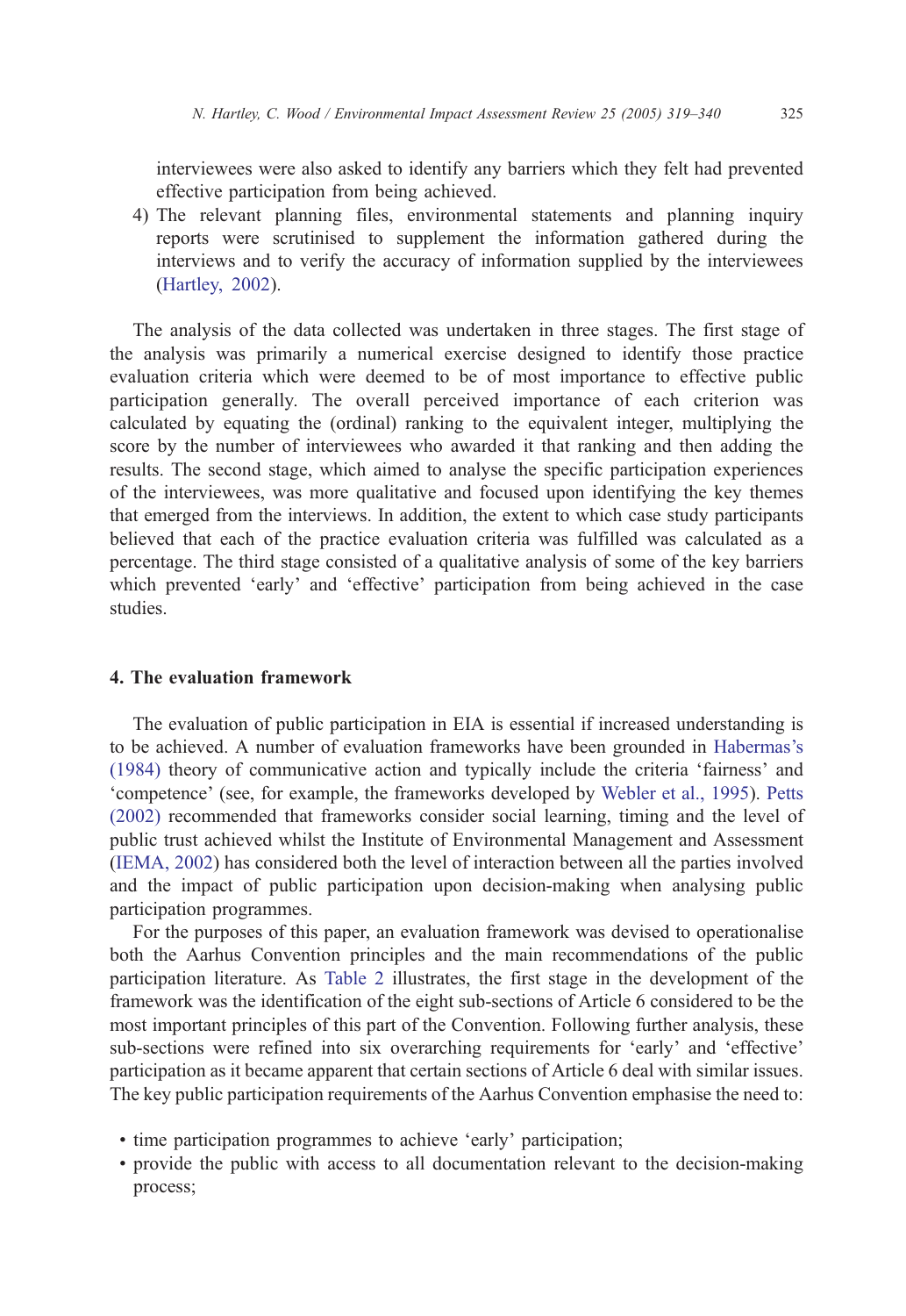| Aarhus Convention principles (Article 6)                                                                                                                                                                                                                                                                                                                                                       | Requirements for<br>'early' and 'effective'<br>participation                                    | Practice evaluation criteria                                                                                                                                                                                                                                                                                                                                                               |
|------------------------------------------------------------------------------------------------------------------------------------------------------------------------------------------------------------------------------------------------------------------------------------------------------------------------------------------------------------------------------------------------|-------------------------------------------------------------------------------------------------|--------------------------------------------------------------------------------------------------------------------------------------------------------------------------------------------------------------------------------------------------------------------------------------------------------------------------------------------------------------------------------------------|
| • The public concerned shall be informed, either<br>by public notice or individually as appropriate,<br>early in an environmental decision-making<br>procedure, and in an adequate, timely and<br>effective manner(2)<br>· The public participation procedures shall<br>include reasonable time-frames for the<br>different phases, allowing sufficient time<br>for informing the public $(3)$ | Carefully time<br>participation<br>programmes and<br>achieve 'early'<br>participation.          | Timing-The participation<br>process begins early enough to<br>ensure that all participants can<br>have an input.                                                                                                                                                                                                                                                                           |
| • An indication of the public authority from<br>which relevant information can be obtained<br>and where the relevant information has been<br>deposited for examination by the public (2)<br>(d)(iv)                                                                                                                                                                                            | Provide the public<br>with access to all<br>documentation<br>relevant to the<br>decision-making | Accessibility-The public have<br>access to all documentation<br>relevant to the decision-making<br>process.                                                                                                                                                                                                                                                                                |
| • Each party shall require the competent public<br>authorities to give the public concerned access<br>for examination, upon request where so<br>required under national law, free of charge<br>and as soon it becomes available, to all<br>information relevant to the decision-making $(6)$                                                                                                   | process.                                                                                        | Information provision-The<br>public are informed where material<br>relevant to the decision-making<br>process can be obtained.                                                                                                                                                                                                                                                             |
| · Each party should, where appropriate, encourage<br>prospective applicants to identify the public<br>concerned, to enter into discussions, and to<br>provide information regarding the objectives of<br>their application before applying for a permit. (5)                                                                                                                                   | Enter into<br>discussions<br>with the public<br>concerned.                                      | Interaction-The participation<br>techniques used allow stakeholders<br>to contribute effectively.                                                                                                                                                                                                                                                                                          |
| · Procedures for public participation shall allow<br>the public to submit, in writing or, as appropriate, to submit opinions<br>at a public hearing or inquiry with the applicant,<br>any comments, information, analyses or opinions<br>that it considers relevant to the proposed activity.<br>(7)                                                                                           | Allow the public<br>at public inquiries.                                                        | Competence—The public have the<br>ability to challenge experts and<br>have access to the necessary<br>information to do this effectively.                                                                                                                                                                                                                                                  |
| · Each party shall ensure that in the decision due<br>account is taken of the outcome of the public<br>participation. (8)                                                                                                                                                                                                                                                                      | decision-making<br>process.                                                                     | Consider the outcome Influence on decision-making-<br>of participation in the The outcome of participation<br>influences the decision-making<br>process.                                                                                                                                                                                                                                   |
| • Each party shall provide for early public<br>participation, when all options are open and<br>effective public participation can take place. (4)                                                                                                                                                                                                                                              | Achieve 'effective'<br>participation                                                            | All the above criteria and:<br>Compromise—The process used<br>allows a consensus to be achieved.<br>Fairness-The full range of<br>potentially affected individuals is<br>identified.<br>Communication—The material is<br>presented in a non-technical format<br>and is understandable to lay people.<br>Trust-The process facilitates the<br>development of trust amongst all<br>involved. |

# <span id="page-7-0"></span>Table 2 Formulation of Aarhus practice evaluation criteria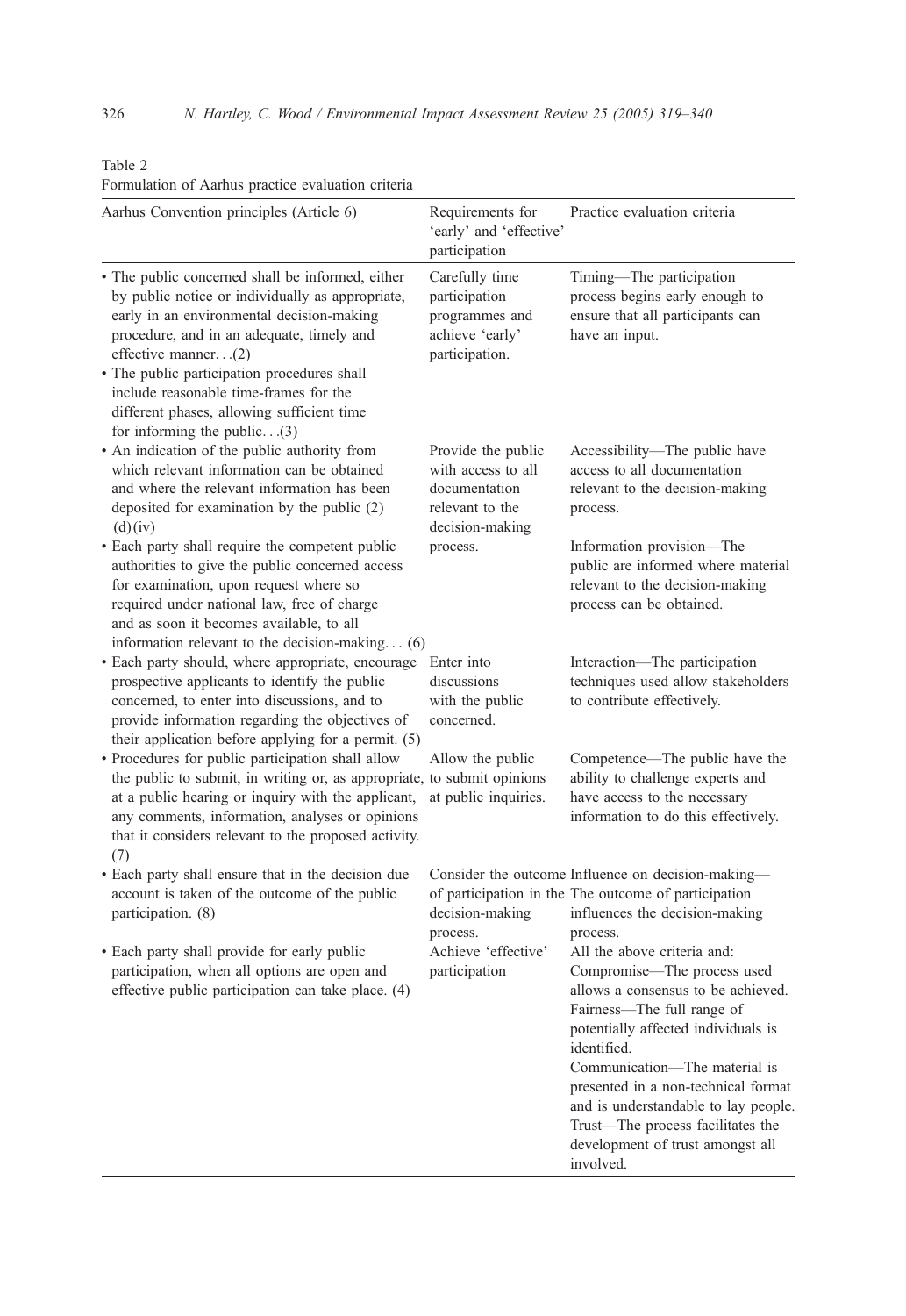- ! enter into discussions with the public concerned;
- ! allow the public to submit their opinions at public inquiries;
- ! consider the outcome of public participation in the decision-making process; and
- achieve 'effective' participation.

These broad requirements summarise the key goals of Article 6 and hold the key to effective implementation of the Aarhus Convention. Ten practice evaluation criteria were then devised which could be used to test the fulfilment not only of these requirements but of other factors cited by commentators as being important elements of 'effective' participation programmes (e.g., [Petts, 1999\)](#page-21-0)—compromise, fairness, communication and trust. For example, Article 6, paragraph  $(2)(d)(iv)$  of the Convention requires the provision of an indication of where relevant information can be obtained and viewed. This was interpreted as a need to provide the public with access to all relevant documentation and was thus tested using accessibility and information provision criteria. Some of the criteria, for example trust, cannot be mapped so clearly onto a specific section of the Convention. However, this criterion was included not only because commentators have argued that it is an important component of participation (e.g., [Petts, 1999\)](#page-21-0) but also because the development of 'effective' participation (an overarching principle of the Convention) is likely to rely upon trust.

[Table 2](#page-7-0) outlines the ten practice evaluation criteria and provides an explanation of their derivation from the Aarhus principles and the issues cited in the literature as being necessary to achieve 'effective' participation. It should be noted that all ten criteria are inextricably linked and all contribute to the achievement of 'early' and 'effective' participation. The criteria should, therefore, not be viewed in isolation but be seen as a package of measures needed to meet the public participation requirements of the Aarhus Convention.

#### 5. The importance of the practice evaluation criteria

As outlined in the research methodology (Section 3), the interviewees were asked to review the practice evaluation criteria and to suggest criteria that they felt might be more suitable. Most interviewees commented that this was a very difficult exercise and a small proportion felt that all of the criteria were equally important. However, the rankings provided by the remaining 16 interviewees indicated that they believed that communication' was the most important criterion and 'trust' the least important. The results are illustrated in [Table 3.](#page-9-0)

The opinions expressed in the interviews helped to clarify these results. Most interviewees stated that the accessibility of the relevant information and the provision of this information to the full range of potentially affected individuals were both essential. The criteria 'trust' and 'compromise', however, were elements that would be achieved if the participation techniques were effective and well-executed which, in turn, depended largely on access to information, the provision of this information to the relevant people and some degree of interaction with the stakeholders. Respondents found 'influence on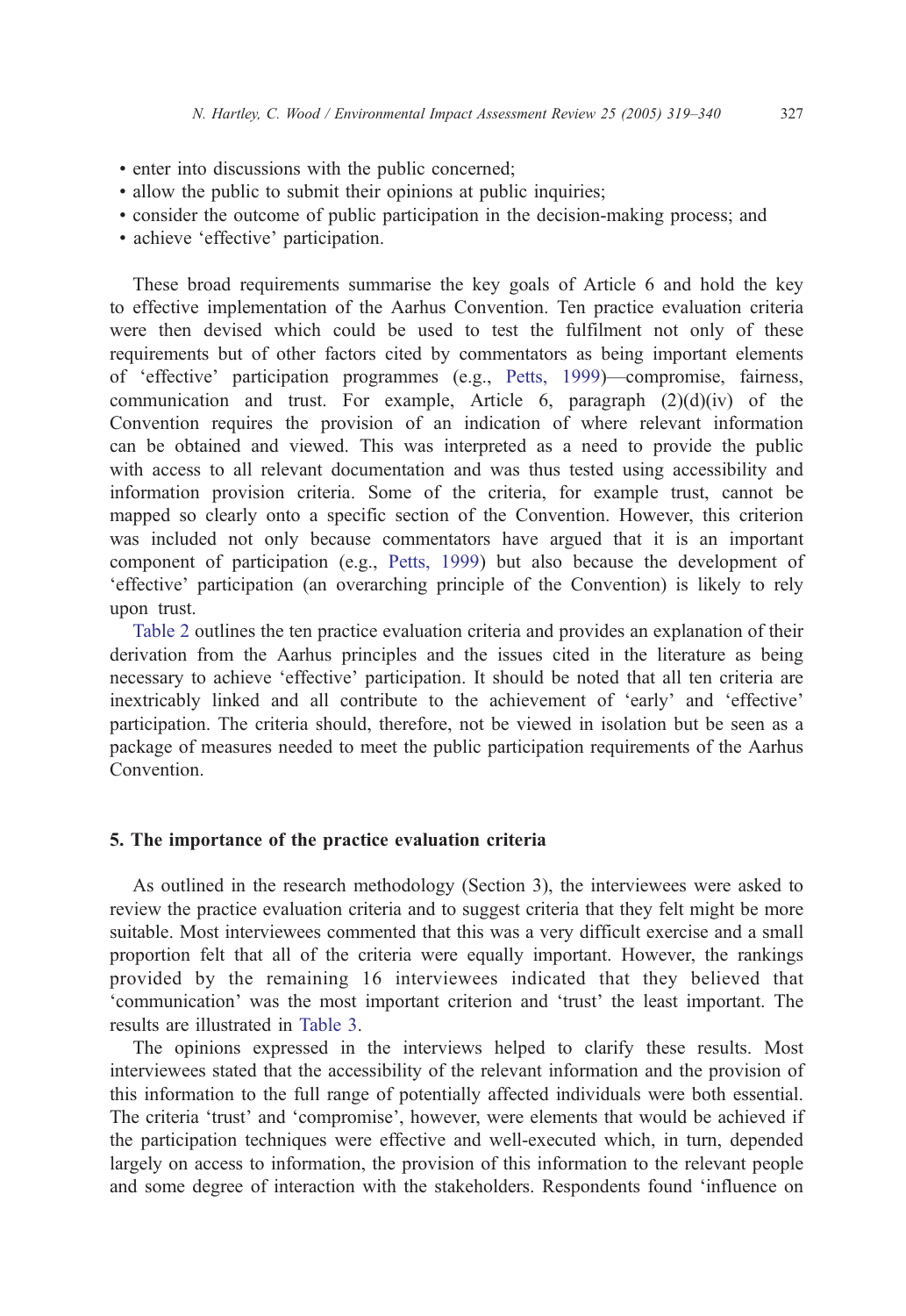| Criterion                    |                | Very important $\leftarrow$ |                |                |                |    |                |                | $\rightarrow$ Less important |                | Perceived        |
|------------------------------|----------------|-----------------------------|----------------|----------------|----------------|----|----------------|----------------|------------------------------|----------------|------------------|
|                              | 10             | 9                           | 8              | 7              | 6              | 5  | $\overline{4}$ | 3              | 2                            |                | importance       |
| Communication                | q <sup>a</sup> | $\overline{2}$              | 3              |                |                |    | $\overline{c}$ |                |                              |                | 140 <sup>b</sup> |
| Fairness                     | $\overline{c}$ | 5                           | 7              | $\overline{2}$ |                |    |                |                |                              |                | 135              |
| Timing                       |                | 4                           | $\overline{c}$ | 5              | 3              | 2  |                |                |                              |                | 115              |
| Accessibility                |                | $\overline{2}$              |                | 9              | 5              |    |                |                |                              |                | 111              |
| Information provision        |                | 3                           | $\overline{4}$ |                | 6              | 3  |                |                |                              |                | 110              |
| Influence on decision-making | 5              |                             |                |                |                |    | 4              | 5              | 2                            |                | 85               |
| Competence                   |                |                             |                |                | $\mathfrak{D}$ | 11 | 3              |                |                              |                | 85               |
| Interaction                  |                |                             |                |                |                |    | 7              | 9              |                              |                | 55               |
| Compromise                   |                |                             |                |                |                |    |                | $\overline{c}$ | 12                           | $\overline{2}$ | 32               |
| Trust                        |                |                             |                |                |                |    |                |                | $\overline{2}$               | 14             | 18               |

|  | Perceived importance of Aarhus practice evaluation criteria |
|--|-------------------------------------------------------------|

 $n=16$ .

<span id="page-9-0"></span>Table 3

<sup>a</sup> Number of respondents awarding criterion 'communication' an importance of '10'. b  $10\times9+9\times2+8\times3+4\times2=140$ .

decision-making' the most difficult criterion to judge and awarded it varying rankings. This criterion tended to be ranked highly by planning officers. For example, [Lea \(2002\)](#page-21-0) argued that the impact of public participation upon the decision-making process should always be evaluated because if the results of consultation are not considered then the whole exercise might be considered a waste of time and resources. Only one additional practice evaluation criterion was suggested. [Shaw \(2002\)](#page-21-0) and [McBride \(2002\)](#page-21-0) felt that the time and money involved in organising public participation necessitated an evaluation of the cost-effectiveness of the methods employed.

These findings demonstrate that the stakeholders interviewed felt that the practice evaluation criteria employed were appropriate for evaluating public participation generally. They were therefore used when to analyse public participation practice in the four EIA case studies (Section 6).

## 6. The Aarhus principles in practice

This section examines the degree to which each of the practice evaluation criteria was perceived to be fulfilled in the case studies and highlights some of the most important public participation aspects. The methods of participation used in the case studies are discussed and the opinions of the interviewees are presented to explain the reasoning behind these. [Table 4](#page-10-0) summarises the key findings.

## 6.1. Communication

Although documentary material was available in all four cases, its complexity presented difficulties and seven interviewees felt that this criterion was unfulfilled. Most planning officers argued that the non-technical summary provided an explanation which was understandable to the layperson and highlighted the main features of the developments.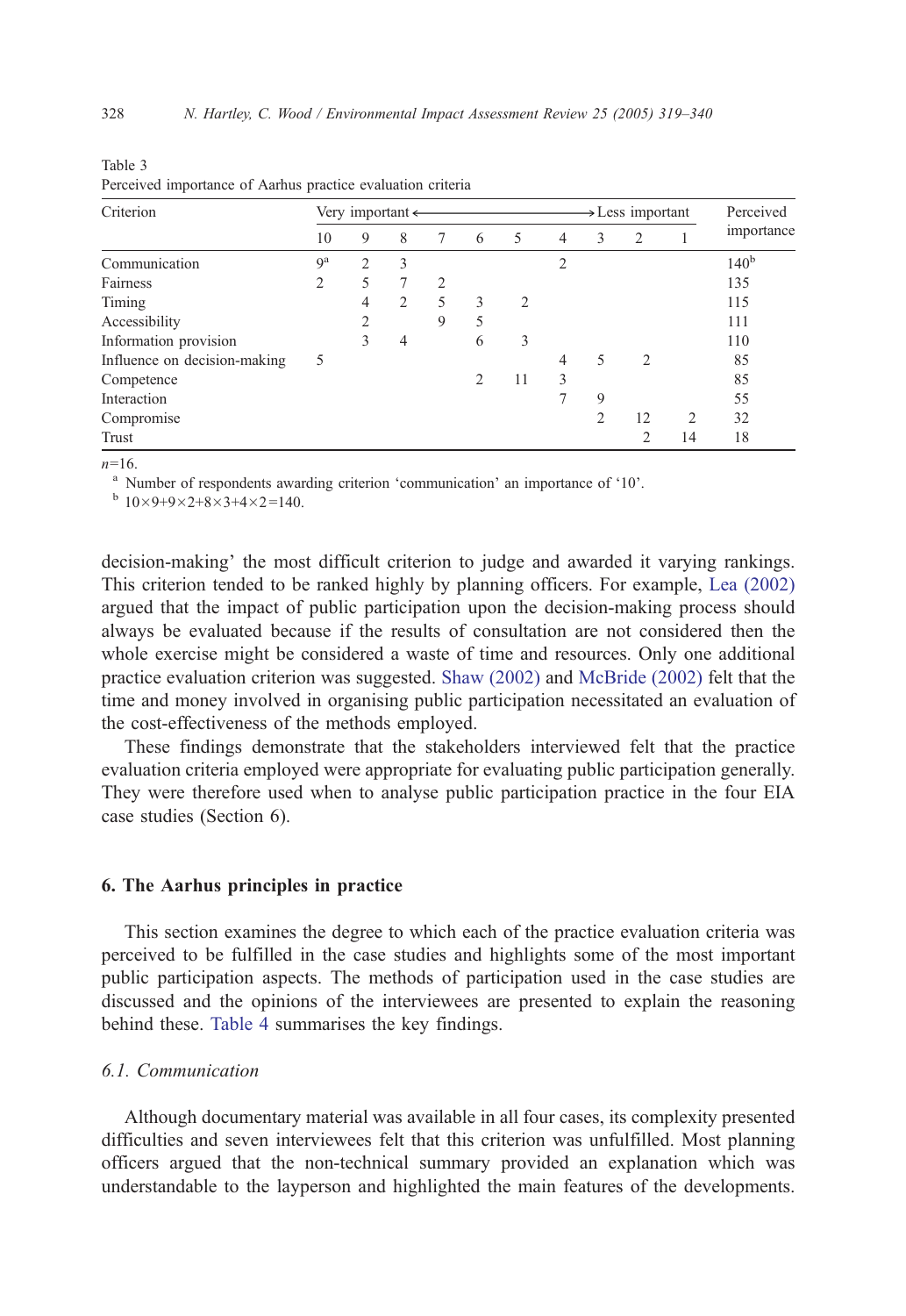| Criterion                           | Perceived fulfilment in<br>case studies                                                              | Commentary                                                                                                                                                                                                                                                                                                                                                                                                          |
|-------------------------------------|------------------------------------------------------------------------------------------------------|---------------------------------------------------------------------------------------------------------------------------------------------------------------------------------------------------------------------------------------------------------------------------------------------------------------------------------------------------------------------------------------------------------------------|
| Communication                       | • 45% nearly fulfilled<br>• 23% partially fulfilled<br>• 32% unfulfilled                             | • Documentary material available in all case studies but members<br>of the public struggled with the technical detail.<br>• Local action groups were forced to seek expert advice to assist<br>their understanding of the technical details.                                                                                                                                                                        |
| Fairness                            | • 50% nearly fulfilled<br>• 9% partially fulfilled                                                   | • 41% completely fulfilled • Standard LPA procedures enabled partial fulfilment of this<br>criterion.<br>· Oldfield (2002) emphasised the difficulty of ensuring that<br>every potentially affected individual is informed.<br>• A pro-active, nine-week consultation period was initiated in<br>the Winsford case study. However, questions were raised about<br>the distribution of the consultation information. |
| Timing                              | • 45% nearly fulfilled<br>• 18% partially fulfilled                                                  | • 37% completely fulfilled • Pro-active approaches adopted in two case studies.<br>· Careful timing and information provision should occur<br>throughout the planning process                                                                                                                                                                                                                                       |
| Accessibility                       | • 36% nearly fulfilled<br>• 32% partially fulfilled                                                  | • 32% completely fulfilled • Material was fully accessible in all case studies but members<br>of the public often asked for additional information.<br>• Interviewees argued that documentation was required<br>explaining planning procedures and public inquiries.                                                                                                                                                |
| Information<br>provision            | • 41% nearly fulfilled<br>• 14% partially fulfilled<br>• 9% unfulfilled                              | • 36% completely fulfilled • Standard LPA procedures and correspondence from the<br>developer were used to inform the public of where information<br>could be obtained.<br>• In the Winsford case study the provision of information<br>relating to the public inquiry was criticised.                                                                                                                              |
| Influence on<br>decision-<br>making | • 27% nearly fulfilled<br>• 55% partially fulfilled<br>• 18% unfulfilled                             | • Planning officers stated that this criterion was nearly fulfilled.<br>• Members of the public regarded this criterion as unfulfilled or<br>partially fulfilled.<br>• Planning officers stated that public opinions are carefully<br>considered.<br>• Responses from members of the public suggest that they need<br>to be better informed of how their opinions are used in the                                   |
| Competence                          | • 9% completely fulfilled<br>• 27% nearly fulfilled<br>• 59% partially fulfilled<br>• 5% unfulfilled | decision-making process.<br>• Members of the public argued that a lack of technical<br>knowledge can make questioning experts a very difficult<br>process.<br>• Members of the public and local action groups regarded this<br>criterion as being only partially fulfilled                                                                                                                                          |
| Interaction                         | • 36% nearly fulfilled<br>• 64% partially fulfilled                                                  | • The public regarded this criterion as only partially fulfilled.<br>• The strongly opposing views of the public and the developer<br>can prevent effective interaction (Taylor, 2002).                                                                                                                                                                                                                             |

Fulfilment of Aarhus practice evaluation criteria in case studies

<span id="page-10-0"></span>Table 4

(continued on next page)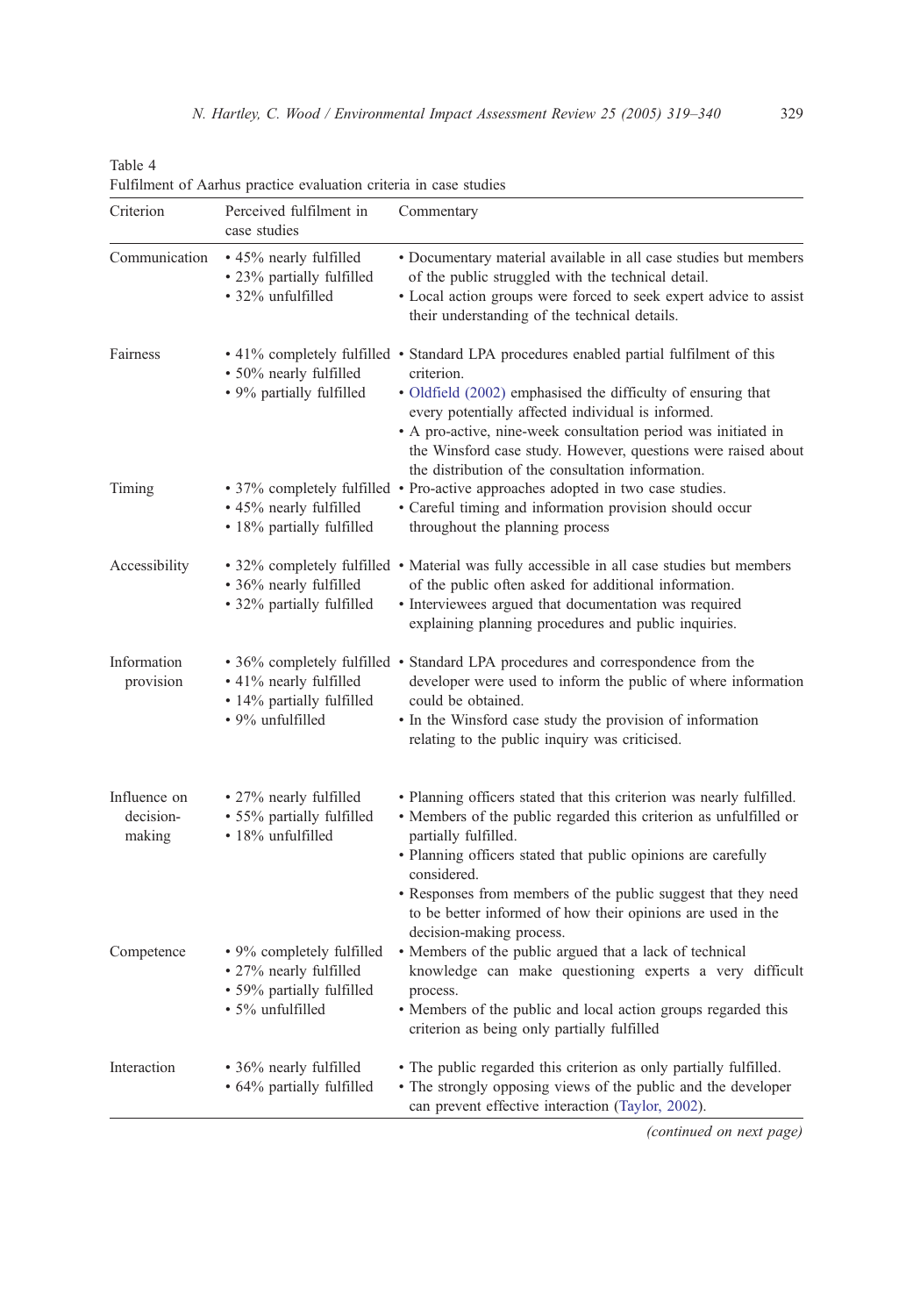| Criterion  | Perceived fulfilment in<br>case studies                                                                     | Commentary                                                                                                                                                                                                                                                                                                                                   |
|------------|-------------------------------------------------------------------------------------------------------------|----------------------------------------------------------------------------------------------------------------------------------------------------------------------------------------------------------------------------------------------------------------------------------------------------------------------------------------------|
| Compromise | • 23% nearly fulfilled<br>• 50% partially fulfilled<br>$\cdot$ 27% unfulfilled                              | • Achieving a consensus is very difficult in controversial projects.<br>• Role of the planning officer to act as a mediator (Lea, 2002).                                                                                                                                                                                                     |
| Trust      | • 5% completely fulfilled<br>• 27% nearly fulfilled<br>• 23% partially fulfilled<br>$\cdot$ 45% unfulfilled | • Results varied between case studies.<br>• Members of the local action groups and the public regarded<br>this criterion as unfulfilled<br>• Company profile and reputation identified as influential<br>factors in the development of trust.<br>• The early explanation of project proposals could potentially<br>increase levels of trust. |

Table 4 (continued)

However, [Washburn \(2002\)](#page-21-0) felt that, although the non-technical summary was reasonably effective in communicating basic details, a greater understanding of the issues was required by the public, especially if they were to question experts effectively at the public inquiry. In the Oldham, Astley Green and Winsford case studies the action groups felt obliged to hire experts to help them to understand the complex material describing the projects and their impacts.

## 6.2. Fairness

In all four case studies standard local planning authority (LPA) procedures, following receipt of the planning application and direct correspondence, enabled this criterion to be at least partially fulfilled. 9 out of the 22 interviewees (41%) believed that this criterion had been completely fulfilled. However, as [Oldfield \(2002\)](#page-21-0) stated, it can be very difficult to guarantee that every potentially affected individual is informed. In the Oldham, Astley Green and Winsford case studies the developer tried to ensure that all those potentially affected were notified by issuing leaflets and initiating correspondence. In the Winsford case study a pro-active approach to public participation was adopted (i.e., the developer consulted the public prior to the submission of the planning application) and the distribution of a newsletter initiated a nine-week consultation period. Despite criticism that the newsletter was poorly distributed, the public felt that it was an effective means of communicating basic information [\(Lawrence, 2002](#page-21-0)).

## 6.3. Timing

The appropriate timing of public participation is highly contentious and is much debated in the literature (e.g., [Clark, 1994; Canter, 1996; Petts, 1999\)](#page-20-0). In two cases pro-active approaches were adopted and 18 out of the 22 interviewees (over 80%) considered this criterion to be either completely or nearly fulfilled. In the Astley Green case study, discussion occurred before all the project details had been finalised. The opinions of the public were sought about both the routing of the access road and about the restoration of the site. [Taylor \(2002\)](#page-21-0) felt that it was very difficult to have meaningful discussions with the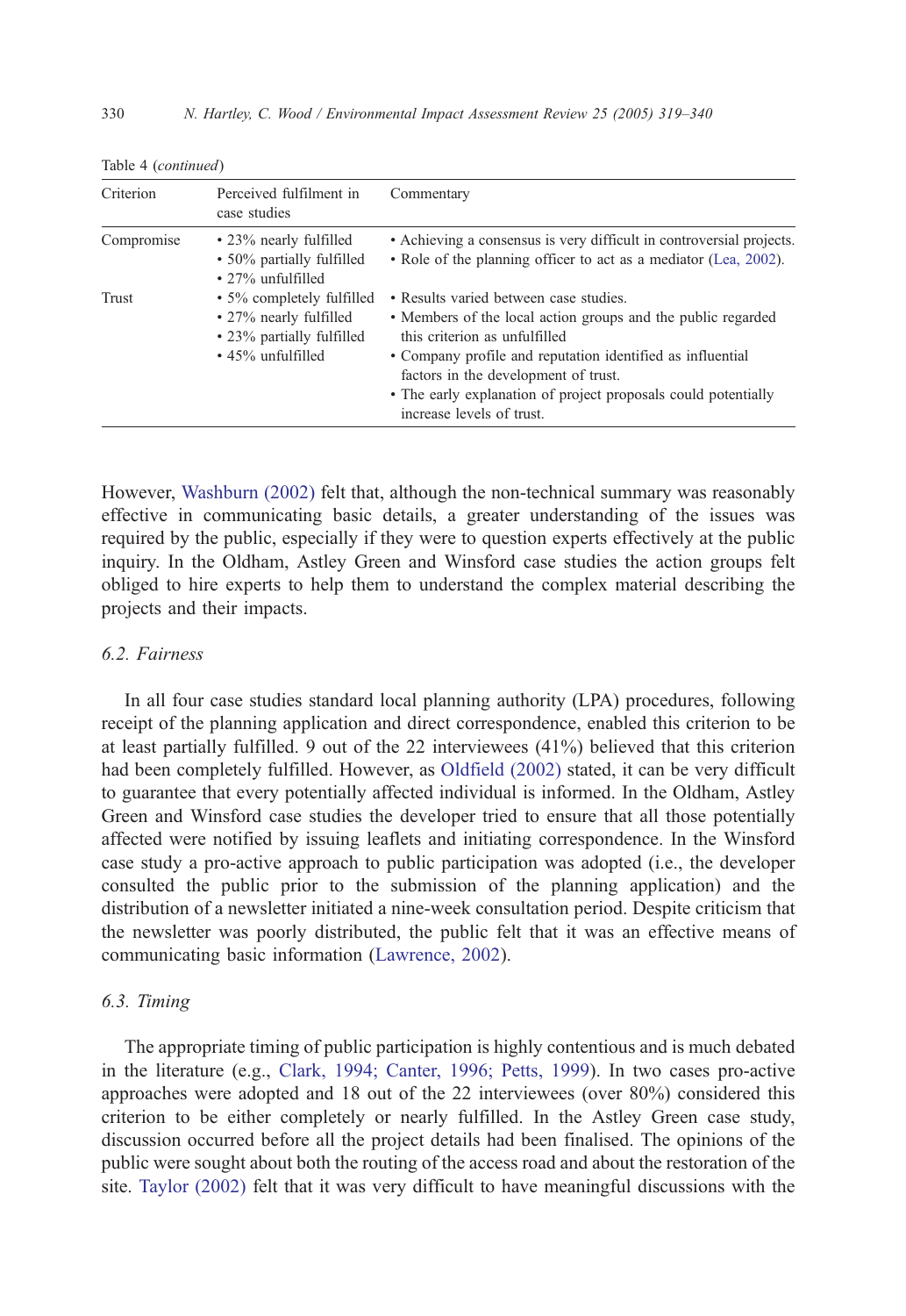public when project details had not been finalised. The case studies also demonstrated that participation processes need to be carefully executed and that the timing of, and amount of warning given to the public about, participation events are carefully planned to ensure that the public can make appropriate arrangements to attend any exhibitions, meetings, hearings or inquiries.

### 6.4. Accessibility

In all four case studies information was fully accessible. However, on a number of occasions the public and local action groups asked for more information. This is why seven of the interviewees felt that this criterion was only partially fulfilled. Interviewees argued that, in addition to the environmental statement (ES) and the planning application, documentation was required to explain planning procedures, the format of public inquiries and the difference between the planning and the pollution control regimes, to allow them to contribute effectively [\(Lawson, 2002](#page-21-0)). This material provides the legal basis for any planning decision and it would seem logical to ensure that the public have access to it. The provision of leaflets containing simple explanations of these systems might help to overcome some of the confusion observed and to reduce misunderstandings.

#### 6.5. Information provision

Information provision is a fundamental component of the Aarhus Convention. Standard  $LPA$  procedures<sup>1</sup> and correspondence from the developer were used to ensure that the public were informed of where documentation relevant to the decision-making process could be obtained and 17 out of the 22 interviewees (77%) considered this criterion to be either completely or nearly fulfilled. Indeed, Taylor  $(1993, 33)$  stated: " $\dots$  I feel that the steps which have been taken to bring the proposals to the attention of as wide a public as possible have been all that could reasonably be expected." However, in the Winsford case study the provision of information relating to the public inquiry was extensively criticised. Many local residents were informed that the Secretary of State had called in the application only four days before the preliminary inquiry. Generally, information provision should continue throughout the process of dealing with the planning application.

## 6.6. Influence on decision-making

The planning officers in all the case studies indicated that public representations are carefully considered in the decision-making process and that suggestions from the public are often used when formulating planning conditions. Indeed, in the Winsford and Barrow case studies many of the issues raised by the public were discussed at public inquiries and their opinions were influential in the formulation of the planning conditions. However, members of action groups believed that their influence on the final decision was limited, that the planning process was too political and that decisions had largely been made before

<sup>&</sup>lt;sup>1</sup> [Cullingworth and Nadin \(2002\)](#page-20-0) should be consulted for further detail about the operation of the UK planning system.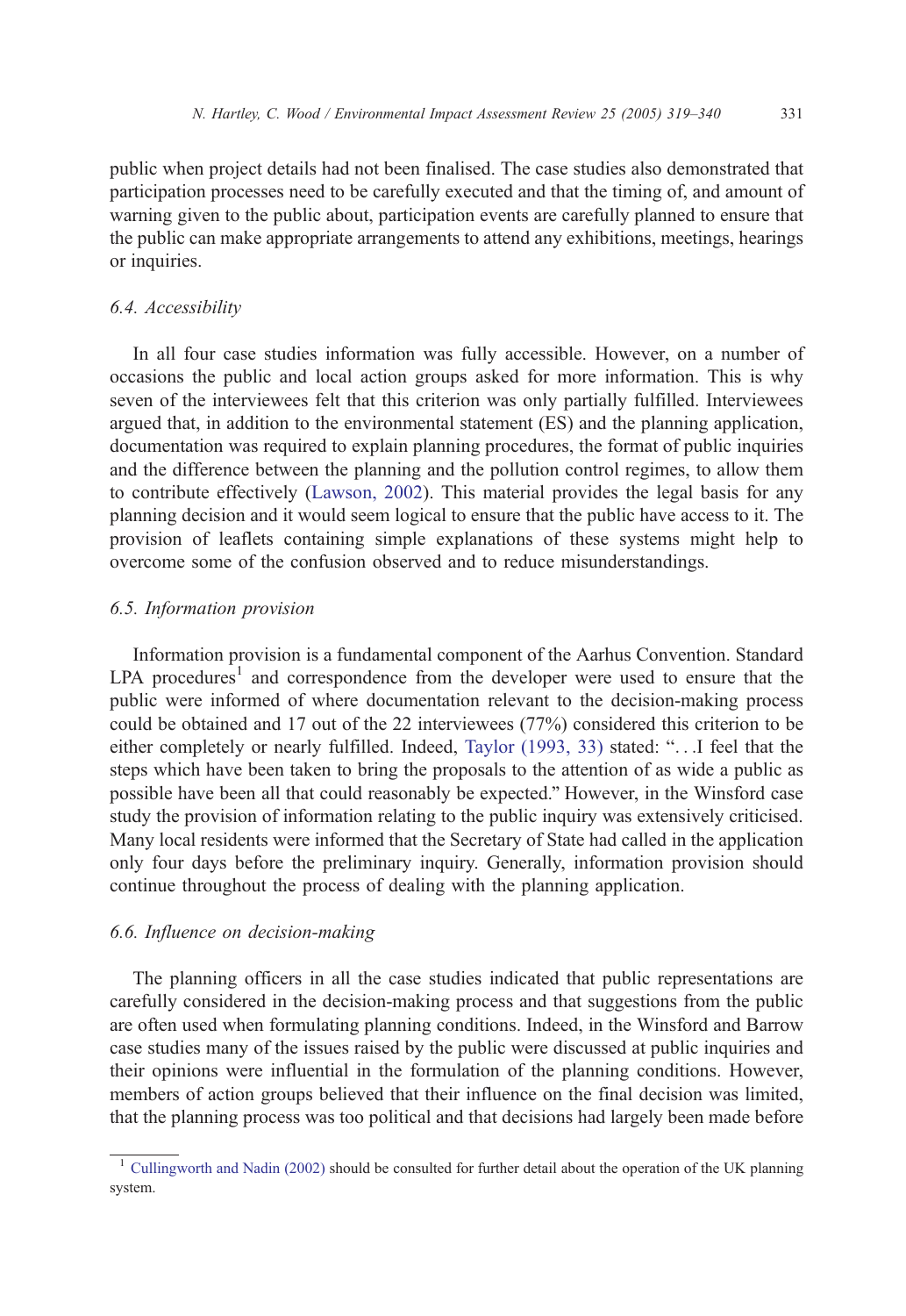they were informed, a problem referred to by [Petts \(1999\)](#page-21-0) as 'public alienation.' Consequently, they regarded this criterion as being unfulfilled or only partially fulfilled. It appears that the public need to be far better informed about how their opinions have been taken into consideration in making the planning decision, a procedure strongly recommended by [IEMA \(2002\)](#page-21-0).

#### 6.7. Competence

The public and local action groups generally regarded this criterion as being only partially fulfilled. Most planning officers commented that public inquiries, exhibitions and public meetings presented opportunities for the public to question experts. However, many members of the public queried their ability to do this effectively because of their lack of technical and legal knowledge. This issue is frequently cited in the literature as being a barrier to the achievement of effective participation [\(Stephenson et al., 1995\)](#page-21-0). This problem manifested itself at the inquiry organised for the Winsford case study as questions were raised by the local action group and by members of the public about their ability to contribute usefully. Indeed, [Lea \(2002\)](#page-21-0) argued that it was almost impossible for the public to question experts effectively, particularly in comparison with the effectiveness of the questioning by the waste disposal company, which had access to greater resources. Members of the Winsford local action group cited lack of access to legal guidance, of knowledge of public inquiry procedures, of financial resources, and of technical knowledge as the main barriers inhibiting their effective participation ([Williams, 2002\)](#page-21-0).

## 6.8. Interaction

This criterion received a similar score to the competence criterion and was regarded as only partially fulfilled since members of the public felt that they were unable to enter into effective discussions because of their lack of technical knowledge. [Taylor \(2002\)](#page-21-0) felt that the strongly opposing views of the developer and the members of the public prevented effective interaction.

#### 6.9. Compromise

[Lea \(2002\)](#page-21-0) believed that it was the role of the planning officer to act as mediator and, as far as possible, to try to achieve a consensus. However, it was widely recognised that achieving a consensus is very difficult for controversial proposals as the various stakeholders have very different objectives and opinions. This was reflected in the ranking of this criterion, since 6 out of the 22 interviewees (27%), all of whom were members of the public or of a specific action group, considered that this criterion was unfulfilled.

## 6.10. Trust

Results for this criterion varied between case studies. However, it was mostly regarded as being unfulfilled by members of the public and of local action groups and it appeared that a common belief prevailed that waste companies cannot be trusted. In the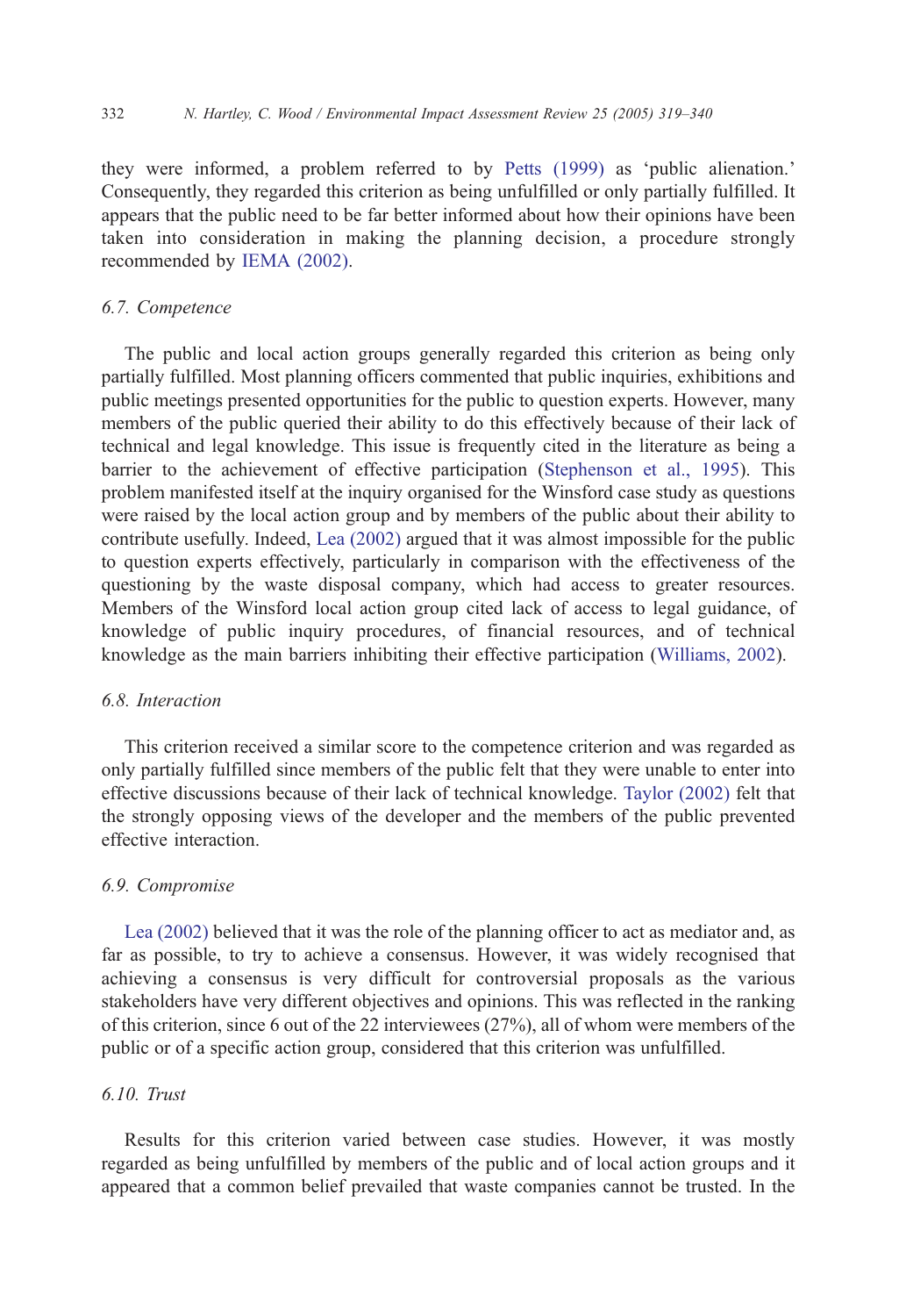Barrow case study, however, the effective management of a site that had been operating since 1977 appeared to be a reason why lack of trust was not an issue. In this case, therefore, the company's profile and reputation were very important in determining the degree of trust. Although trust is influenced by many factors, two interviewees commented that the early explanation of project proposals might have increased trust. The development of effective and timely public participation may therefore be vitally important in establishing trust.

#### 7. Barriers to effective public participation

Although public participation is widely documented in the literature as being a valuable component of the EIA process, it is apparent that the degree to which each of the practice evaluation criteria is fulfilled depends upon the public participation methods used and the way they have been implemented, as well as upon the personal beliefs of the stakeholders. This section of the paper considers some of the key barriers which the interviewees believed prevented 'early' and 'effective' participation and links them to the practice evaluation criteria. The main barriers identified by interviewees were:

- 1. poor public knowledge of planning, legal and waste licensing issues;
- 2. poor provision of information;
- 3. poor access to legal advice;
- 4. mistrust of the waste disposal industry
- 5. not in my back yard (NIMBY) syndrome;
- 6. failure to influence the decision-making process;
- 7. poor execution of participation methods; and
- 8. regulatory constraints.

## 7.1. Poor public knowledge of planning, legal and waste licensing issues

One of the most commonly cited barriers to 'effective' participation was a lack of public knowledge of planning, legal and waste licensing issues. This barrier is linked to the competence criterion because a general lack of expertise and an inability to understand the complex technical details associated with the planning applications was a major factor preventing the public from interacting and participating effectively. This problem occurred in the Winsford case study when the public were able to question expert witnesses at the public inquiry but one participant felt that the most appropriate questions were not always asked ([Lea, 2002\)](#page-21-0). This issue is also linked to the communication criterion as not all the information necessary to enable the public to participate effectively is readily understandable by the lay person.

# 7.2. Poor provision of information

The poor provision of basic procedural information was regarded by members of the local action groups and the public as a major barrier to 'effective' participation. This is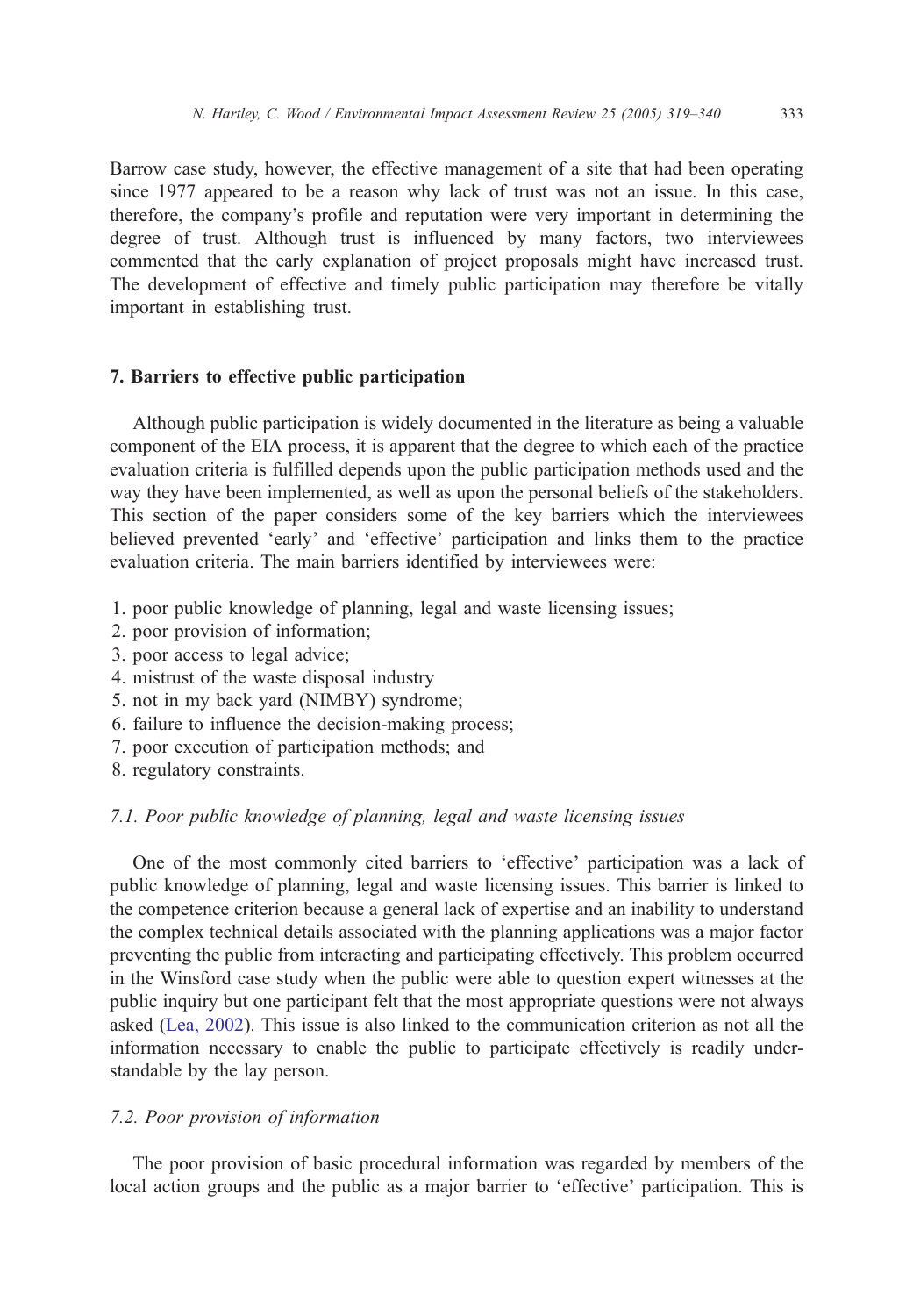linked primarily to the information provision and accessibility criteria but also to the fairness criterion, as a failure to identify the full range of potentially affected individuals can often mean that the appropriate information is poorly distributed. The Planning Inspectorate's organisation of the public inquiry for the Winsford case study was criticised because of the lateness of information availability ([Lawrence, 2002\)](#page-21-0). Theoretically, a public inquiry presents an opportunity for the public to voice their opinions and to question expert witnesses but unless information about basic procedures is supplied and the inquiry dates are effectively circulated the public can be placed at a disadvantage and the potential effectiveness of the inquiry can be compromised.

## 7.3. Poor access to legal advice

Poor access to legal advice and guidance was cited by the local action groups and the public in the Winsford case study as a factor impeding the effectiveness of the participation procedures. [Lea \(2002\)](#page-21-0) stated that it was almost impossible for the public to contribute effectively, especially in comparison to Minosus Ltd. which retained legal representatives to present its case. This barrier is linked to the accessibility criterion because unless all individuals have equal access to information and guidance, disadvantaged parties may be unable to participate effectively.

#### 7.4. Mistrust of the waste industry

Mistrust of the waste industry and a belief that developers fail to publicise all the facts associated with a proposal objectively are barriers which are commonly cited by the public as preventing 'effective' public participation from being achieved. This issue is inevitably linked to the trust criterion, which was cited by [Petts \(2002\)](#page-21-0) as being essential to public participation. [McBride \(2002\)](#page-21-0) commented that developers occasionally fail to present all the facts objectively. This can create difficulties when trying to establish a good relationship with a public who feel that information is being withheld. In the Oldham and Astley Green case studies the local action group members felt that there was a failure to discuss any potential problems associated with the developments at the public exhibitions which made them suspicious of the proposals and consequently reduced their trust in the applicants. Trust is frequently discussed in the EIA literature and it is often argued that increasing the legitimacy of the decision-making process could contribute to increasing trust [\(Petts, 1999](#page-21-0)). However, public misconceptions about developers and the regulatory authorities are likely to remain difficult to overcome.

### 7.5. NIMBY syndrome

NIMBY syndrome was evident in all the case studies and most members of the public admitted that the close proximity of the waste disposal sites to their homes had influenced their attitudes. NIMBYism appeared most prevalent in the Astley Green case study as many residents living in Astley Green were highly critical of the development, whilst residents living in Boothstown, slightly further away from the proposed site, were less hostile to the proposals. Individuals living in close proximity to a proposed development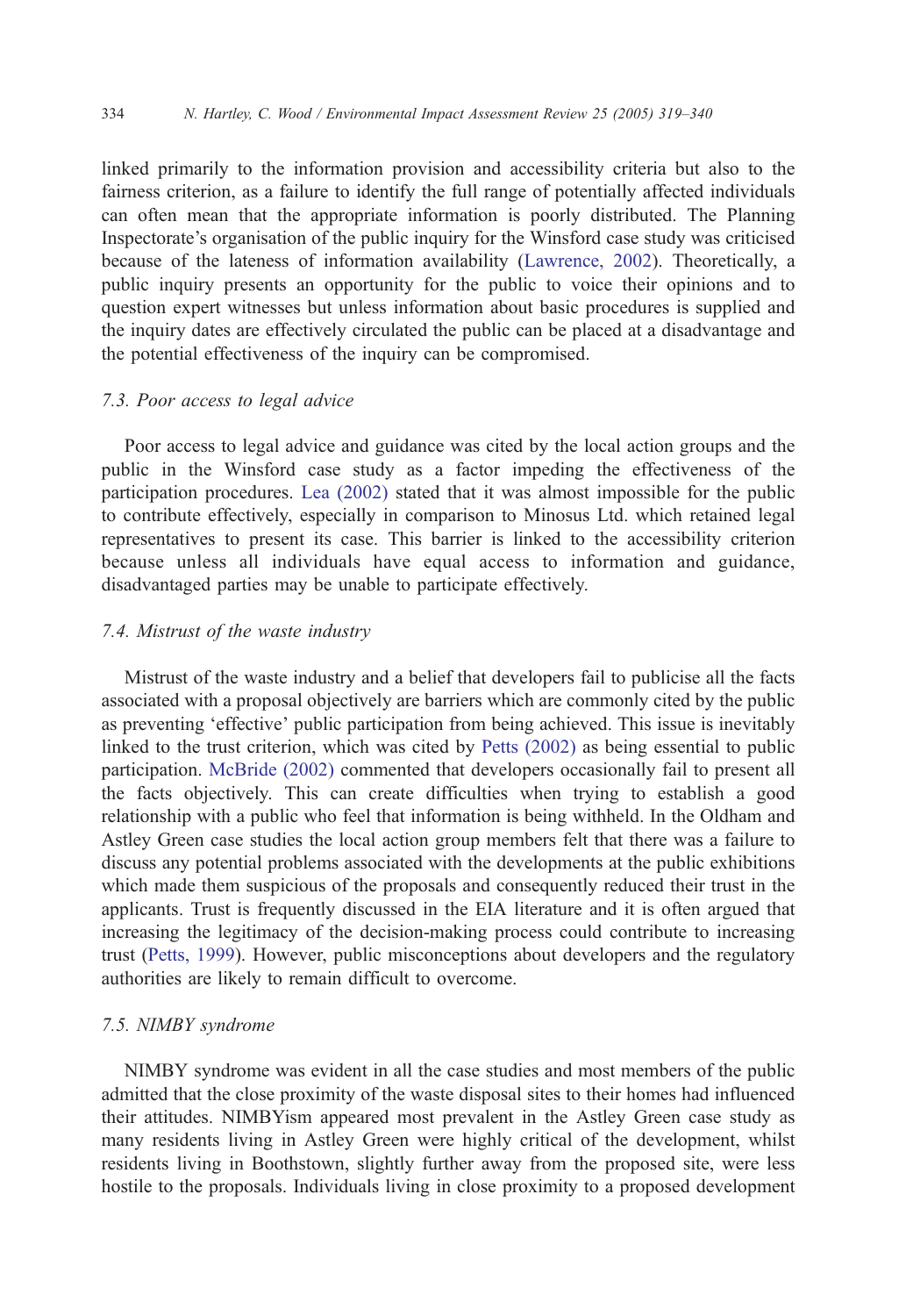are, of course, bound to express their opinions and concerns strongly. However, in cases of extreme NIMBYism, engaging in dialogue with affected individuals can be incredibly difficult and unproductive ([Oldfield, 2002\)](#page-21-0). This barrier is linked to the compromise criterion as NIMBYism creates difficulties when trying to achieve a consensus.

#### 7.6. Failure to influence the decision-making process

Several of the members of the public interviewed remained unconvinced that their opinions were considered in the decision-making process, thereby creating feelings of public alienation. A belief that their impact upon the decision-making process is limited will inevitably constrain the effectiveness of participation by the public. This barrier is, obviously, linked to the influence on decision-making criterion.

## 7.7. Poor execution of participation methods

The poor execution of participation methods is a fundamental yet potentially rectifiable barrier that prevented 'effective' participation from being achieved on a number of occasions. This problem arose most frequently during the organisation of interactive participation methods or those which required the two-way exchange of information and is, therefore, most closely linked to the interaction criterion. For example, the public meeting utilised in the Winsford case study should have presented an opportunity for some interaction between the developer and members of the public. However, many members of the public questioned the organisation of the public meeting and the effectiveness of this technique. Although the public meeting is frequently cited as a means of aiding discussion, this ([Table 2\)](#page-7-0) was perceived merely as an opportunity for Minosus Ltd. to present its proposals since only a short period of time was allotted for questions ([Williams, 2002\)](#page-21-0).

Conversely, the liaison committees established following the granting of planning permission in all the case studies were cited as being generally well organised and conducive to the exchange of information and opinions. The four case studies demonstrate that, while the potential capability of different public participation methods to achieve two-way communication varies ([Petts, 1999\)](#page-21-0), their 'effectiveness' in achieving this depends upon how they are executed and organised.

#### 7.8. Regulatory constraints

One of the most fundamental and overarching barriers to the achievement of 'effective' public participation are the EIA Regulations themselves ([Lea, 2002\)](#page-21-0). In complex waste projects a period of 21 days for public comment is perceived to be too short to allow planning officers to become more involved in the participation process. This is linked to the timing criterion. Furthermore, there is no mandatory requirement for public participation prior to the submission of the planning application and applicants are, therefore, fully justified in not involving the public at this stage. This barrier ultimately affects the fulfilment of all the criteria because fundamental changes to participation procedures are likely to be constrained unless the current time periods are extended.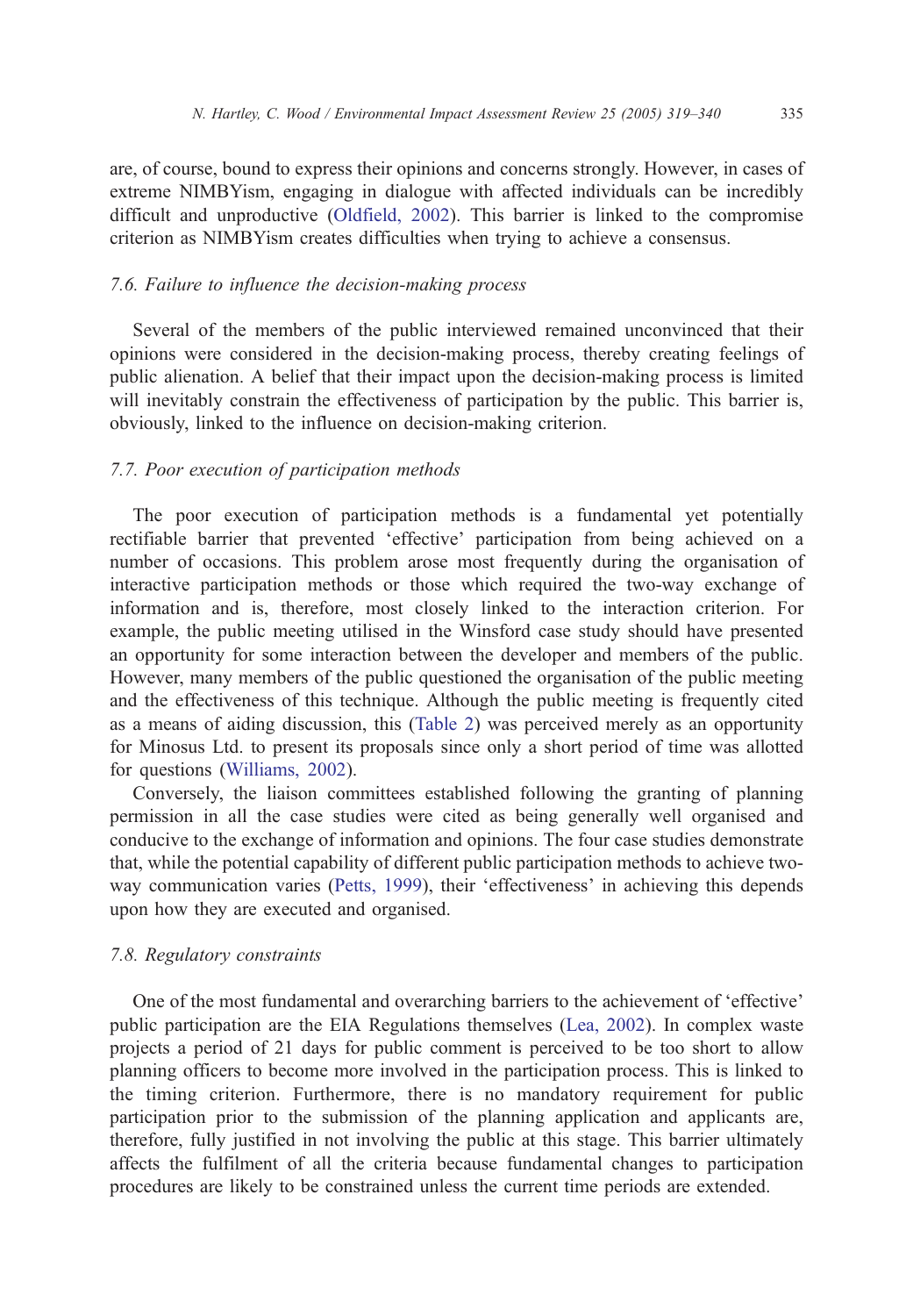[Cullingworth and Nadin \(2002\)](#page-20-0) have demonstrated that public participation has never been a very strong component of the UK development control system. However, in the absence of fundamental changes to overcome the institutional and structural weaknesses of the planning regime, it is evident that minor modifications to public participation procedures could help the UK EIA system to meet the requirements of the Aarhus Convention.

## 8. Fulfilment of Aarhus principles

This section addresses the extent to which the six requirements for 'early' and effective' participation derived from the eight principles of the Aarhus Convention (Section 4) were met in the EIA case studies.

## 8.1. Early participation

The importance of commencing public participation 'early' is emphasised throughout the Aarhus Convention. In both the Astley Green and Winsford case studies, pro-active approaches to public participation were adopted and participation began prior to the submission of the planning application. Furthermore, discussions occurred in the Astley Green case study before all the project details had been finalised. Participation occurred in these two case studies whilst some development options were still 'open.'

In addition to advocating 'early' participation, the Aarhus Convention also stresses that allowing adequate time throughout the participation process is essential. Article  $6(3)$ , *inter* alia ([Table 2\)](#page-7-0), states:

The public participation procedures shall include reasonable time-frames for ... the public to prepare and participate effectively during the environmental decisionmaking.

The public inquiry organised in the Winsford case study should have provided an opportunity for the public to express their views and concerns. However, the poor timing and organisation of the process placed them at a severe disadvantage. Information regarding inquiry protocol was supplied only on the day the inquiry commenced and inadequate time in which to prepare was one of the factors which prevented the local action group from contributing effectively.

Article 3(4) of Directive 2003/35/EC has the potential to ensure that participation commences 'earlier.' However, the impact of the proposed modification will depend upon how the term 'early' is interpreted in the Regulations produced by each of the Member States. If measures are introduced by Member States to improve the organisation of participation procedures such as public inquiries then some of the weaknesses identified in the case studies regarding issues of timing should be overcome.

## 8.2. Access to documentation

Access to documentation was provided in all four case studies. However, some members of the public queried the types of documents available. The modification to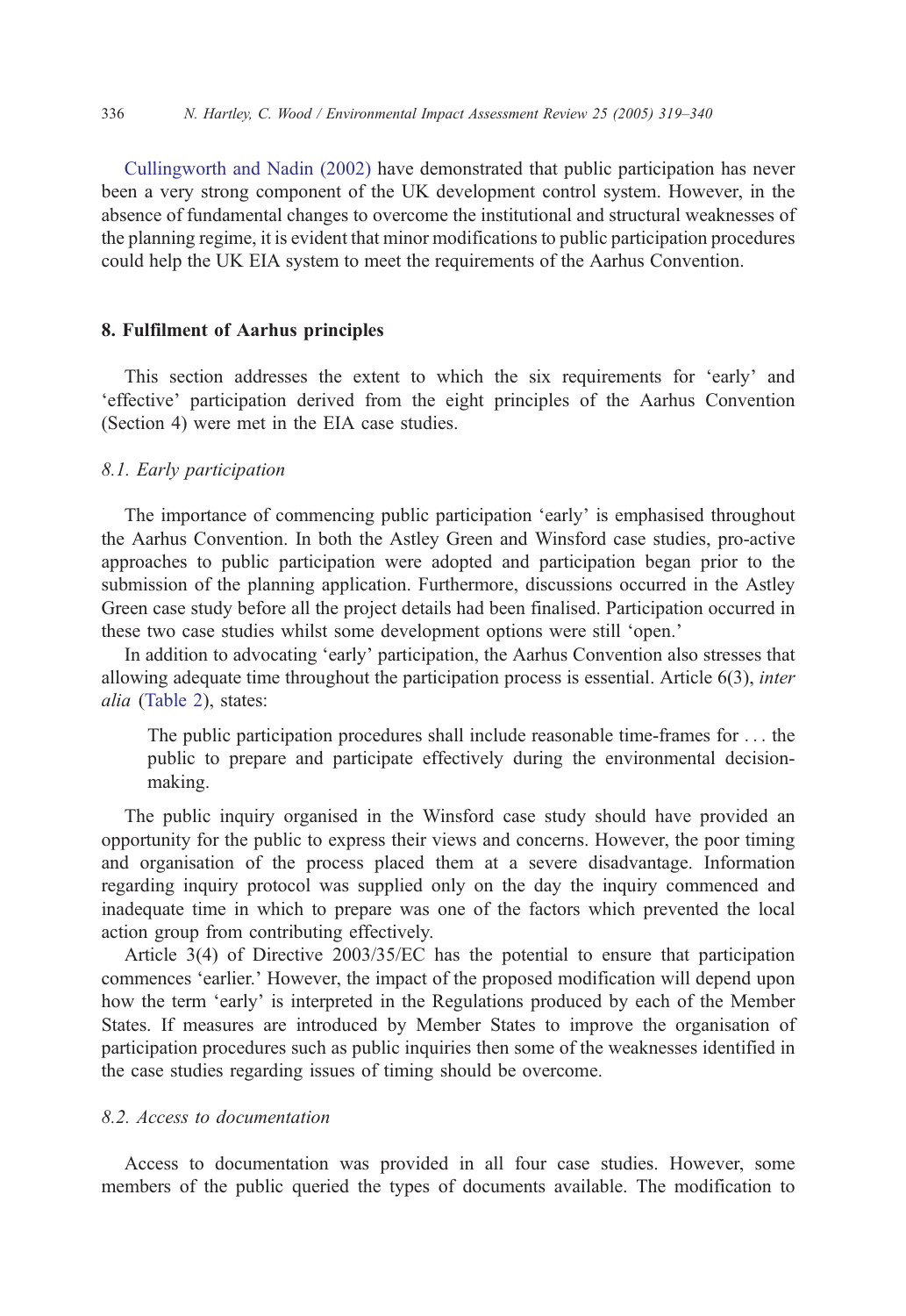Article 6(2) of the EIA Directive (Section 2 above) increases the amount of information that must be supplied to the public. Furthermore, the new Article 10a will require the provision of information regarding administrative and judicial procedures. However, the findings of this research suggest that a wider range of information must be made available. Interviewees argued that documentation explaining the planning and waste disposal regulations would also have been very useful. This material is fundamental to people's understanding of the decision-making process and, therefore, should be available if the Aarhus principles are to be achieved.

#### 8.3. Discussions with public

Article 6(5) of the Convention ([Table 2](#page-7-0)) encourages applicants to enter into discussions with the public concerned before applying for a permit. At the exhibitions organised in the Astley Green case study the public had the opportunity to express their opinions about the routing of the access road and about the restoration of the site. However, the case study analysis also demonstrated that careful planning must be used when initiating any methods which involve 'discussion' as, if not well executed, the participation method will not deliver the 'effective' participation that the Convention aims to achieve.

#### 8.4. Submission of public's opinions

In the Barrow case study the public inquiry was well-organised and allowed members of the public to express their opinions and concerns, therefore fulfilling Article 6(7) of the Convention ([Table 2\)](#page-7-0). However, poor organisation of the inquiry prevented the local action group from being able to participate effectively in the Winsford case study. It should also be noted that other factors such as lack of technical knowledge and financial and legal constraints also hindered the public. These difficulties need to be overcome if the public are to be able to submit their opinions effectively at a public hearing or inquiry.

Article  $3(6)$  of Directive  $2003/35/EC$  clearly states that 'reasonable time-frames' must be provided for participation. However the findings of the case studies suggest that, if opportunities are provided, they must be 'effective' and well-organised. The implementation of the Member State administrative and regulatory provisions to transpose the Directive, and the efforts made to enhance the execution of specific participation methods, will determine the extent to which the ideals of the Aarhus Convention are fulfilled in practice.

# 8.5. Consideration of participation outcome in decision-making

All the planning officers felt that public opinions were invariably carefully considered in the decision-making process, suggesting that Article 6(8) of the Convention ([Table 2\)](#page-7-0) is fulfilled. However, members of the public in each of the cases were far less convinced that their input into the decision-making process had an effect. More information needs to be supplied about how public opinion is taken into account when making planning decisions.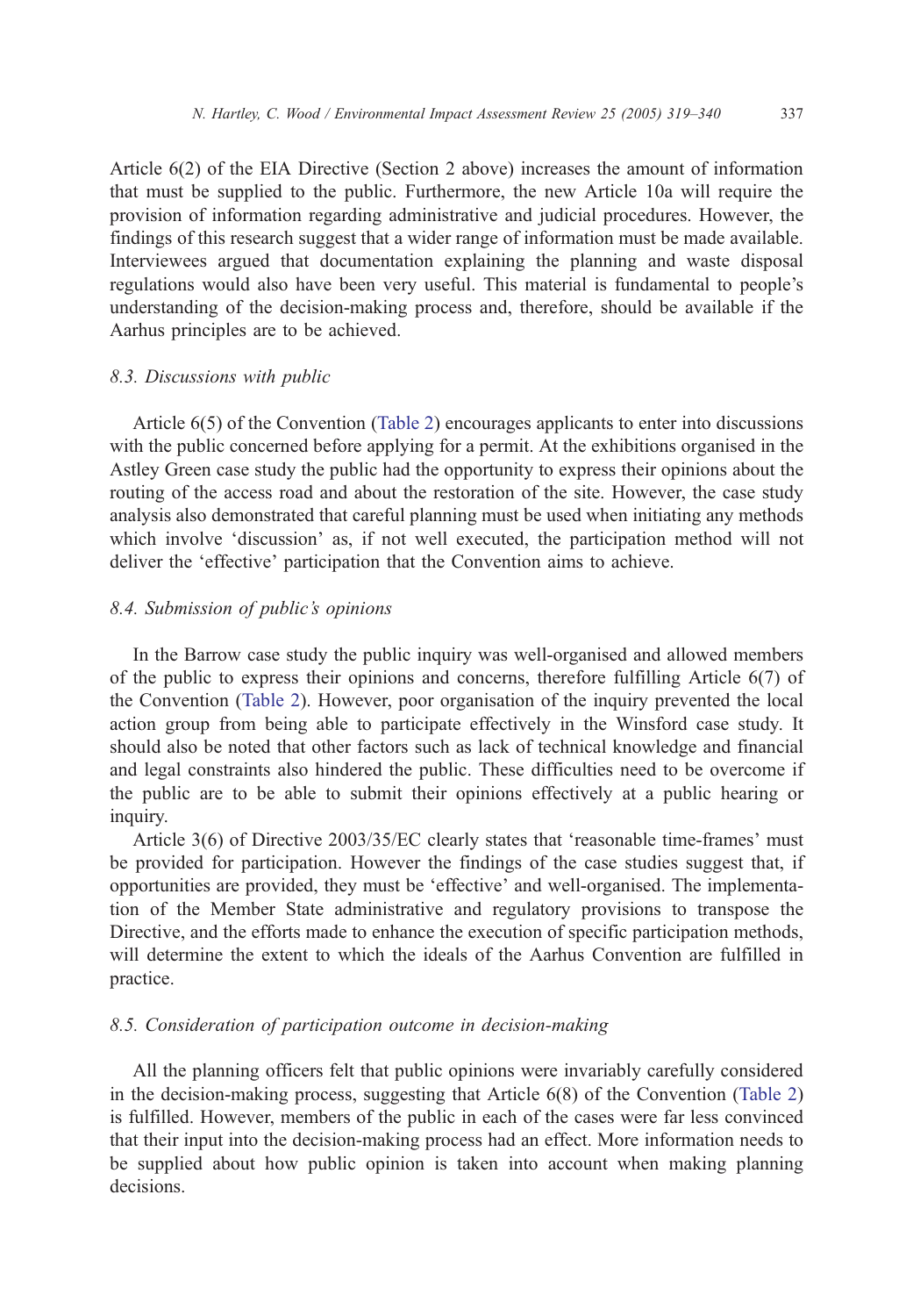## 8.6. Effective participation

Throughout the Aarhus Convention considerable emphasis is placed upon achieving 'effective' participation yet this term remains undefined. This investigation has demonstrated that achieving 'effective' public participation is very difficult and that the extent to which public participation is 'effective' appears to be determined by two key factors:

- ! Stakeholder attitudes: a variety of differing opinions prevail about what constitutes 'effective' public participation exists. Consequently, when designing a participation programme it is very difficult to 'please everyone.'
- ! Operation of the participation process: the literature (e.g., [Petts, 1999](#page-21-0)) suggests that a number of benefits can be secured by using particular methods. However, as this research has demonstrated, unless properly operated and planned, any chosen participation method will not achieve its aim and will not be entirely 'effective.'

## 9. Conclusion

The overall aim of this paper was to discover how participation methods had been applied in UK waste disposal EIA case studies and to establish how the Aarhus Convention goals of 'early' and 'effective' public participation in the EIA process might be better achieved.

Some of the basic principles of the Convention have been fulfilled and examples of 'effective' participation have been identified. For example, the LPAs in all the case studies tried to ensure that as many people as possible were informed about the proposals and that good access was provided to the relevant documentation. Furthermore, the Winsford newsletter and site visit and the liaison committee meetings established in the Oldham, Astley Green and Barrow cases were viewed by most stakeholders as being effective public participation techniques. However, weaknesses have also been identified. These included:

- ! the ineffective timing and planning of participation procedures; and
- ! the poor implementation of public participation methods which should, theoretically, facilitate discussion and help to engage all the stakeholders involved.

Certain barriers need to be overcome before 'early' and 'effective' participation can be achieved and the ideals of the Aarhus Convention fulfilled. These include:

- ! current legislative participation time provisions;
- ! technical complexity of project proposals;
- ! developer and public attitudes;
- ! poor provision of legal and procedural information; and
- $\cdot$  financial constraints.

The findings of this research suggest that allowing more time for public participation by modifying the UK EIA legislation to extend the consultation period from three to,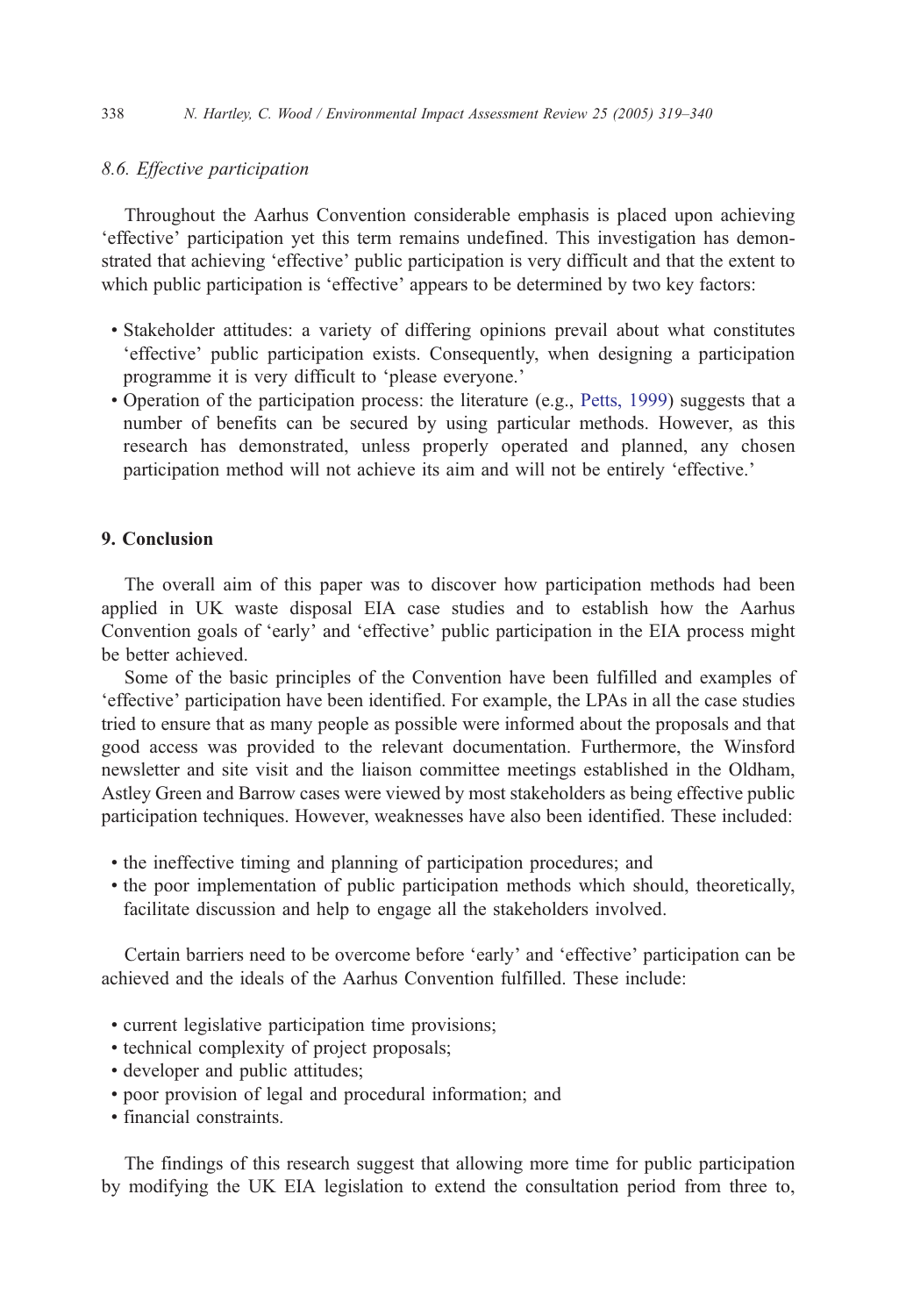<span id="page-20-0"></span>say, six weeks, thereby strengthening its importance within the EIA process, would be particularly beneficial. This would not only allow more time for the public to prepare and submit their comments but also provide greater scope for the developer and/or the LPA to organize public participation events. Alternatively, the UK could use the provisions of Article 5(3) of Directive 97/11/EC to make scoping with integral public participation mandatory. While the advantages of facilitating the effectiveness of public participation need to be weighed against the disadvantages of lengthening an already complex and costly procedure, many other countries have chosen to strengthen public participation [\(Wood, 2002](#page-21-0)).

This investigation suggests that concentrating upon the detailed implementation of public participation methods can significantly influence their effectiveness. Accordingly, any modifications to UK legislation should ideally be accompanied by enhanced guidance on good public participation practice to ensure that it is 'effective' and adds value. Such guidance should focus not only upon the types of techniques that can be used to engage the public but also upon careful preparation for their use and upon using them properly.

The Aarhus Convention undoubtedly presents a unique opportunity for public participation procedures to be enhanced and, as [Palerm \(1999\)](#page-21-0) stated, it will be intriguing to observe how its provisions are interpreted. However, the findings of this research suggest that if real improvements are to be secured, and the potential of the Aarhus Convention maximized, the focus needs to be upon not only supplying 'early' opportunities for the public to participate but also upon ensuring that these opportunities are 'effective.'

#### References

Canter LW. Environmental impact assessment. New York (USA): McGraw Hill; 1996.

- Clark BD. Improving public participation in environmental impact assessment. Built Environ 1994;20(4):  $228 - 308.$
- Cullingworth JB, Nadin V. Town and country planning in the UK. 13th ed. London: Routledge; 2002.
- Department for Environment, Food and Rural Affairs. Proposals for a European Community Directive on Public Participation in Certain Environmental Matters, 2001. [http://www.defra.gov.uk/environment/ecdpp/](http://www.defra.gov.uk/environment/ecdpp/index.htm) index.htm: accessed on 23 January 2004.
- European Commission. Council Directive 85/337/EEC of 1985 on the Assessment of the Effects of Certain Public and Private Projects on the Environment. Off J Eur Communities 1985 (5 July);L175:40 – 8.
- European Commission. Council Directive 97/11/EC of 3 March 1997 amending Directive 85/337/EEC on the Assessment of the Effects of Certain Public and Private Projects on the Environment. Off J Eur Communities 1997 (14 March); L73:5 - 15.
- European Commission. Directive 2003/4/EC of the European Parliament and of the Council of 28 January 2003 on Public Access to Environmental Information and repealing Council Directive 90/313/EEC. Off J Eur Union 2003a:L41:26-32.
- European Commission. Directive 2003/35/EC of the European Parliament and of the Council of May 2003 providing for Public Participation in respect of the drawing up of Certain Plans and Programmes relating to the Environment and amending with regard to Public Participation and Access to Justice Council Directives 85/337/EEC and 96/61/EC. Off J Eur Union 2003b;L156:17 – 24.
- European Commission. European Commission Proposal for a Directive of the European Parliament and of the Council on Access to Justice in Environmental Matters. Environment Directorate-General. 2003c; COM (2003) 624 Final, 24 October 2003.
- Habermas J. The theory of communicative action: volume I-reason and the rationalisation of society. Boston (MA): Beacon Press; 1984.